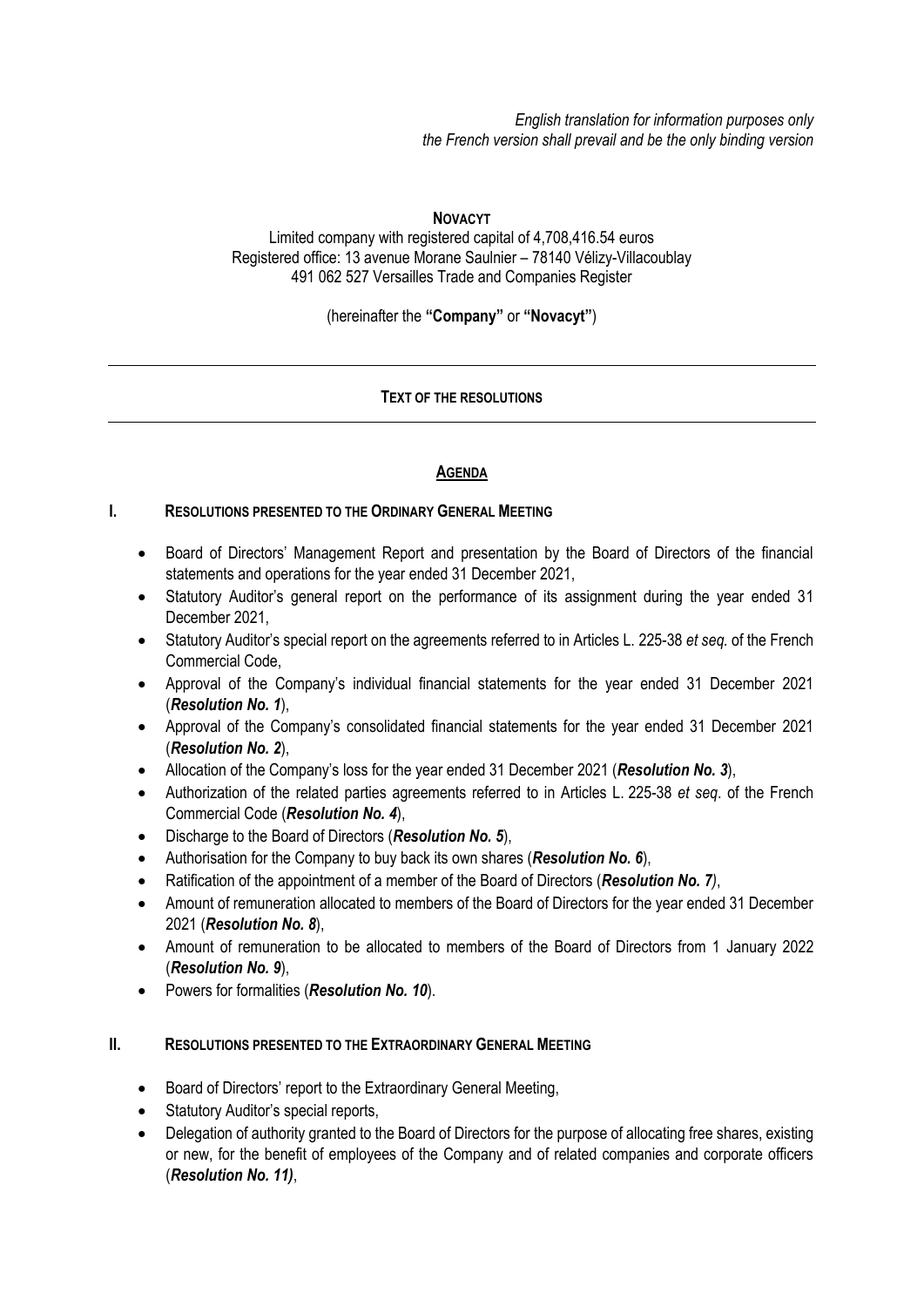- Delegation of authority granted to the Board of Directors for the purpose of granting options to subscribe for and/or purchase shares of the Company, to corporate officers and employees of the Company or of companies in the group, involving the waiver by shareholders of their preferential subscription right to shares issued following the exercise of subscription options (*Resolution No. 12*),
- Overall limit on delegations relating to free shares and subscription or purchase options (*Resolution No. 13*),
- Delegation of authority to the Board of Directors for the purpose of issuing ordinary shares of the Company and/or transferable securities giving access to the share capital of the Company, with cancellation of shareholders' preferential subscription rights in favour of specific categories of persons (*Resolution No. 14*),
- Delegation of authority to the Board of Directors for the purpose of issuing ordinary shares of the Company and/or transferable securities giving access to the share capital of the Company, with cancellation of shareholders' preferential subscription rights through an offer referred to in Article L411-2 of the Monetary and Financial Code (private placements) (*Resolution No. 15)*,
- Delegation of authority to the Board of Directors for the purpose of issuing ordinary shares and/or transferable securities giving immediate and/or deferred access to the capital of the Company, with cancellation of shareholders' preferential subscription rights and public offerings (*Resolution No. 16*),
- Delegation of authority to the Board of Directors for the purpose of issuing ordinary shares of the Company and/or transferable securities giving access to the share capital of the Company, with preferential subscription rights (*Resolution No. 17)*,
- Authorisation to the Board of Directors, in the event of a capital increase, with or without shareholders' preferential subscription rights, to increase the number of securities to be issued (*Resolution No. 18*),
- Overall ceiling on delegations of authority (*Resolution No. 19*),
- Delegation of authority to the Board of Directors for the purpose of issuing ordinary shares and/or securities giving access to the Company's capital for the benefit of members of a employees' savings plan (*Resolution No. 20*),
- Powers for formalities (*Resolution No. 21*).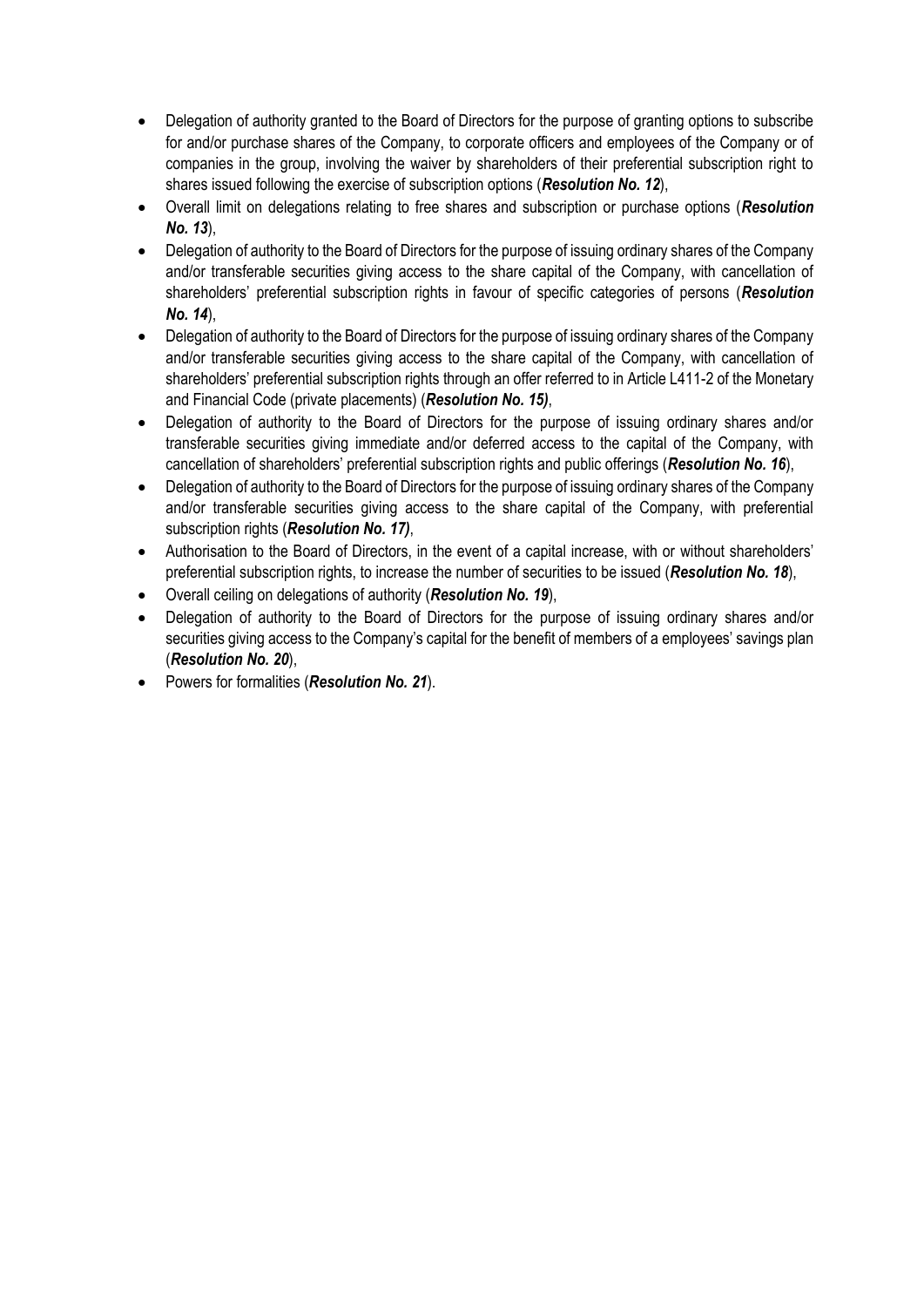# **Text of the resolutions**

#### • **RESOLUTIONS PRESENTED TO THE ORDINARY GENERAL MEETING**

#### *First resolution (Approval of the Company's individual financial statements for the year ended 31 December 2021)*

The General Meeting, ruling under the quorum and majority conditions of ordinary general meetings, having deliberated on the basis of (i) the Board of Directors' Management Report for the year ended 31 December 2021, (ii) the Board of Directors' report to the General Meeting and (iii) the Statutory Auditor's general report on the Company's individual financial statements for the year ended 31 December 2021,

**approves** the operations reflected in the annual financial statements or summarised in those reports, as well as the parent Company's individual financial statements for the year ended 31 December 2021 as presented by the Board of Directors, and which show a net accounting loss of 1,785,821 euros.

Approves the expenditures referred to in Articles 39-4 and 223 *quater* of the French General Tax Code amounting to 142 euros for the year ended 31 December 2021.

## *Second resolution (Approval of the Company's consolidated financial statements for the year ended 31 December 2021)*

The General Meeting, ruling under the quorum and majority conditions of ordinary general meetings, having deliberated on the basis of (i) the Board of Directors' Management Report for the year ended 31 December 2021, (ii) the Board of Directors' report to the General Meeting and (iii) the Statutory Auditor's general report on the Company's consolidated financial statements for the year ended 31 December 2021, **approves** the operations reflected in the consolidated financial statements or summarised in those reports, as well as the consolidated financial statements for the year ended 31 December 2021 as presented by the Board of Directors, and which show a loss of 9,728,000 GBP.

#### *Third resolution (Allocation of the Company's loss for the year ended 31 December 2021)*

The General Meeting, ruling under the quorum and majority conditions of ordinary general meetings, having deliberated on the basis of (i) the Board of Directors' report to the General Meeting and (ii) the Statutory Auditor's general report, **resolves** to allocate the net accounting loss of 1,785,821 euros for the year ended 31 December 2021 to the retained earnings account, which now represents an amount of 52,043,669 euros, and resolves not to pay a dividend for the year.

The General Meeting **acknowledges** that no dividend has been paid in respect of the past three financial years.

## *Fourth resolution* (*Authorization of the related-parties' agreements referred to in Articles L. 225-38* et seq*. of the French Commercial Code*)

The General Meeting, ruling under the quorum and majority conditions of ordinary general meetings, having deliberated on the basis of the Statutory Auditor's special report on the agreements falling under Articles L.225-38 *et seq*. of the French Commercial Code, **approves** and/or **ratifies** the conclusions of said report and the agreements mentioned therein pursuant to the provisions of Articles L. 225-38 and L. 225-42 of the French Commercial Code.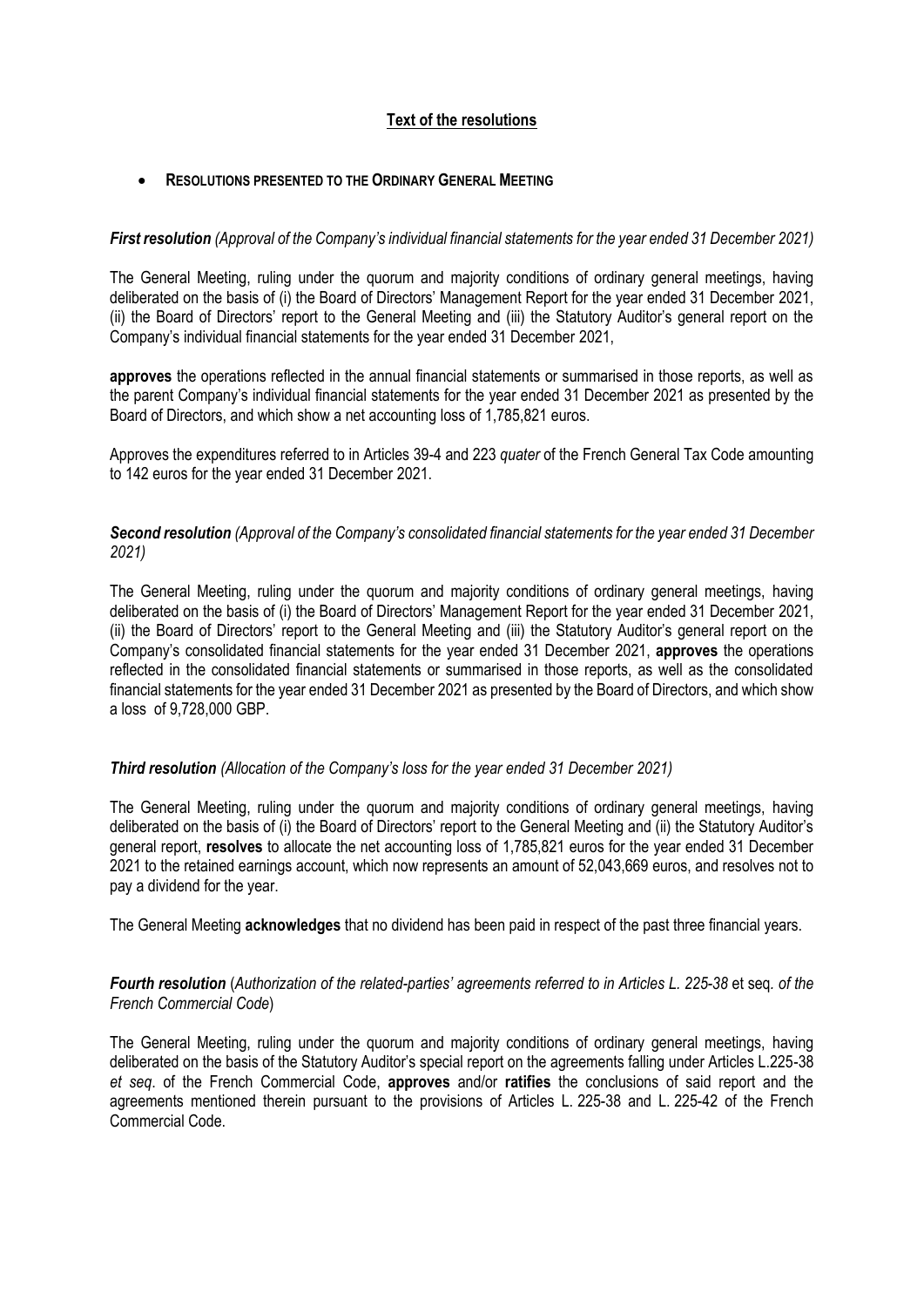*Fifth resolution* (*Discharge to the Board of Directors*) – The General Meeting, ruling under the quorum and majority conditions of ordinary general meetings, accordingly **gives** full and unreserved discharge to the Board of Directors of the Company.

# *Sixth resolution (Authorisation for the Company to buy back its own shares*)

The General Meeting, ruling under the quorum and majority conditions of ordinary general meetings, having deliberated on the basis of the Board of Directors' report, **authorises** the Board, with the power to sub-delegate under the conditions provided for in Articles L. 22-10-62 *et seq*. of the French Commercial Code, to purchase shares of the Company as part of a share buyback programme.

## The Meeting **resolves** that:

- the maximum purchase price per share (excluding fees) is set at 12 euros; and
- the maximum number of shares that may be purchased pursuant to this authorisation shall not exceed 10% of the total number of shares representing the share capital of the Company, which based on the share capital as of June 21, 2022 corresponds to 7 062 624 shares.

The General Meeting **delegates** to the Board of Directors, with the power to sub-delegate under the conditions provided for in Article L. 22-10-62 of the French Commercial Code, in the event of a change in the par value of the share, a capital increase by incorporation of reserves, free allocation of shares, division or consolidation of securities, distribution of reserves or any other asset, amortisation of capital or any other capital transaction, the power to adjust the aforementioned purchase price to take into account the impact of such transactions on the price per share.

The General Meeting **resolves** that the Company's share purchases must meet the following conditions:

- the maximum number of shares that may be purchased pursuant to this authorisation shall not exceed 10% of the total number of shares representing the share capital of the Company or, as regards purchases made with a view to holding and subsequently delivering shares in payment or exchange as part of a merger, spin-off or transfer, 5% of the total number of shares representing the share capital of the Company, it being specified that (i) such ceilings apply to the share capital of the Company that will, where necessary, be adjusted to take into account capital transactions after this Meeting and, (ii) when the shares are purchased to promote liquidity under the conditions defined by the General Regulation of the *Autorité des Marchés Financiers and AIM Rules*, the number of shares taken into account for the calculation of the aforementioned 10% ceiling corresponds to the number of shares purchased less the number of shares sold for the duration of the authorisation; and
- the Company may not, following such purchases hold, at any time whatsoever, directly or indirectly, more than 10% of its own share capital.

The purpose of this authorisation is to allow the Company, in accordance with the applicable legal and regulatory provisions, to:

- (i) hold the shares of the Company that have been purchased and subsequently deliver them in exchange or payment for acquisitions, in compliance with stock market regulations;
- (ii) deliver shares upon the exercise of rights attached to securities giving access to the Company's capital;
- (iii) allocate shares to employees or corporate officers of the Company and its subsidiaries under the conditions set by and in accordance with the procedures provided by law, in particular for the allocation of free shares, profit sharing, stock option plans or company savings plans;
- (iv) ensure liquidity and manage the secondary market for the Company's securities, such management being carried out by an investment services provider acting within the framework of a liquidity contract compliant with the code of ethics recognised by the *Autorité des Marchés Financiers* and AIM;
- (v) cancel all or part of the shares bought back,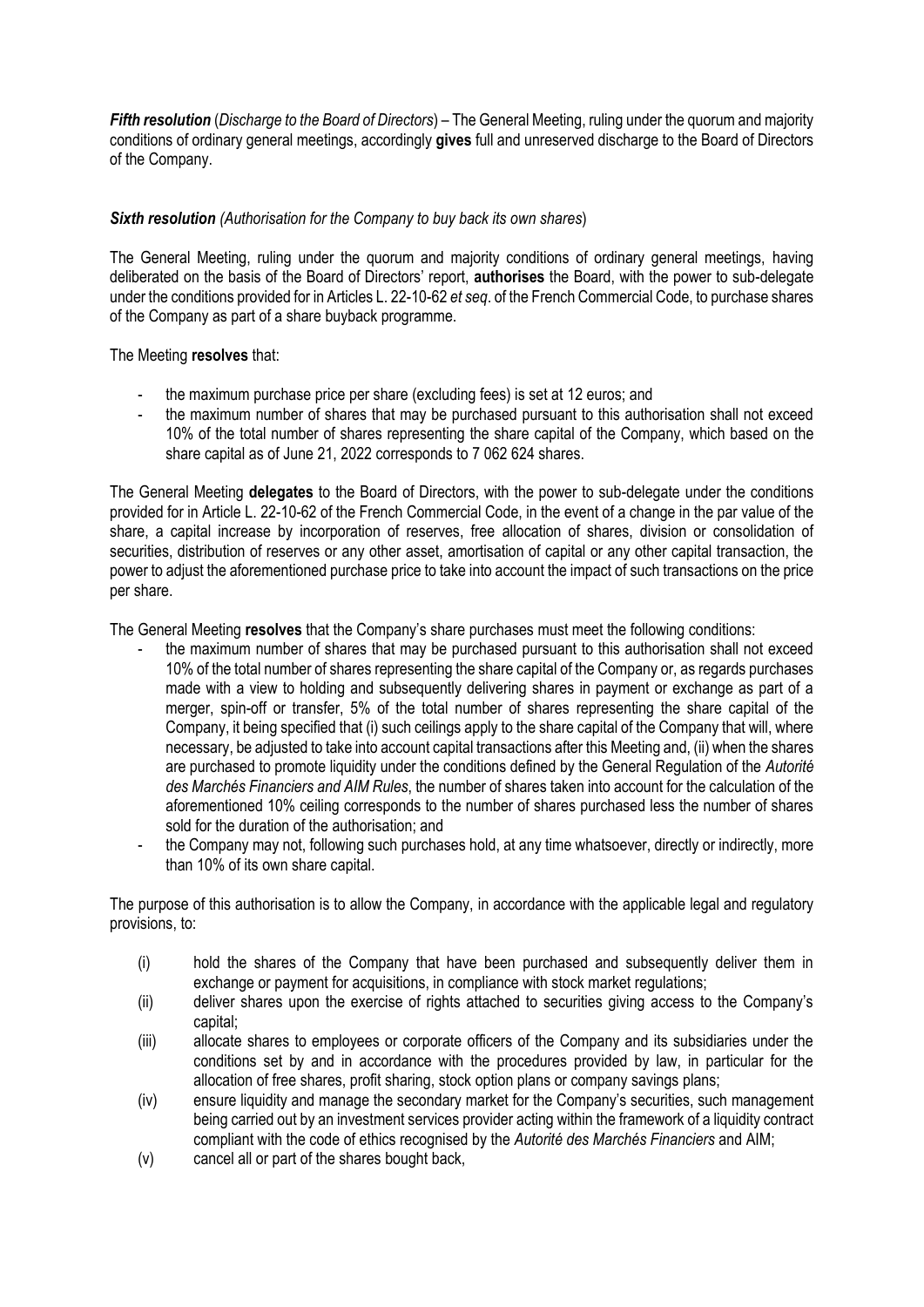(vi) fulfil any other purpose authorised or that may be authorised by law, or recognised or that may be recognised as a market practice by the *Autorité des Marchés Financiers* and AIM; in such cases, the Company shall inform its shareholders by way of a press release.

In addition, the Meeting **grants** all powers to the Board of Directors, with the power to sub-delegate under the conditions provided for in Article L. 22-10-62 of the French Commercial Code, to decide on and implement this authorisation, to specify, where necessary, the terms, and notably to place all orders on the stock market or offmarket, allocate or reassign the shares purchased to the various objectives pursued pursuant to the applicable legal and regulatory provisions, enter into any and all agreements, in particular, with a view to the keeping records of share purchases and sales, carrying out all formalities and filing all declarations with all bodies, in particular the *Autorité des Marchés Financiers* and AIM, and generally, do all necessary for the purpose of carrying out the transactions performed pursuant to this authorisation.

The General Meeting also **confers** all powers to the Board of Directors, if the law or the *Autorité des Marchés Financiers* were to extend or supplement the objectives authorised for share buyback programmes, to extend such programme accordingly and to inform the public, in accordance with the applicable legal and regulatory provisions, of any modifications to the programme.

This authorisation is granted for a period of 18 months from the date of this Meeting.

This authorisation cancels any previous authorisation with the same purpose which has not been acted upon before the date of the Meeting, and in particular the delegation granted under the terms of the 6<sup>th</sup> resolution adopted by the combined general meeting dated 18 October 2021.

# *Seventh resolution (Ratification of the appointment of a member of the Board of Directors)*

The General Meeting, ruling under the quorum and majority conditions of ordinary general meetings, and acknowledging that Mr: David Allmond has been appointed by the Board of Directors by a decision dated 18 October 2021, to replace Mr. Graham Mullis who had resigned,

**resolves** to ratify the appointment of Mr. David Allmond as Director of the Company for a three year period expiring at the end of the Ordinary General Meeting to be held in 2024.

*Eight resolution (Amount of remuneration allocated to members of the Board of Directors for the year ended 31 December 2021)*

The General Meeting, ruling under the quorum and majority conditions of ordinary general meetings, on the basis the Board of Directors' report, **resolves** to ratify the amount of aggregate annual remuneration paid to Directors for 2021 financial year, namely the global sum of 296,058.50 euros.

## *Ninth resolution (Amount of remuneration to be allocated to members of the Board of Directors from 1 January 2022)*

The General Meeting, ruling under the quorum and majority conditions of ordinary general meetings, having deliberated on the basis of the Board of Directors' report, **resolves** to set, as from 1 January 2022, the maximum annual aggregate amount of remuneration to be allocated to members of the Board of Directors at 320,000 pounds sterling.

The General Meeting authorises the Board of Directors to distribute all or part of this sum among its members according to the terms it will set.

This decision which is applicable to the current financial year will be maintained during subsequent financial years until a further decision is made.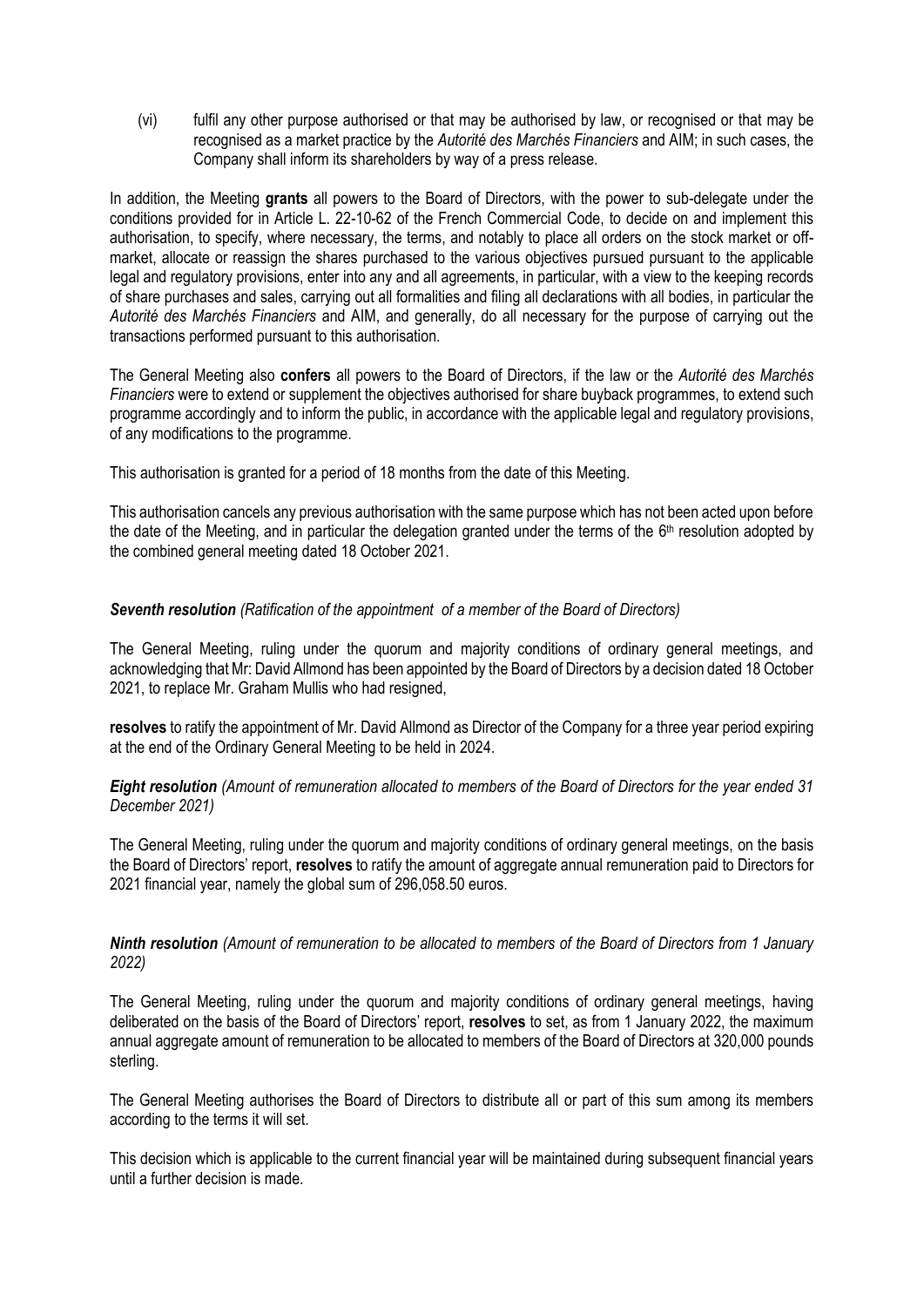# *Tenth resolution (Powers for formalities)*

The General Meeting **gives** full powers to the bearer of the original, a copy or an extract of these minutes to complete all legal formalities.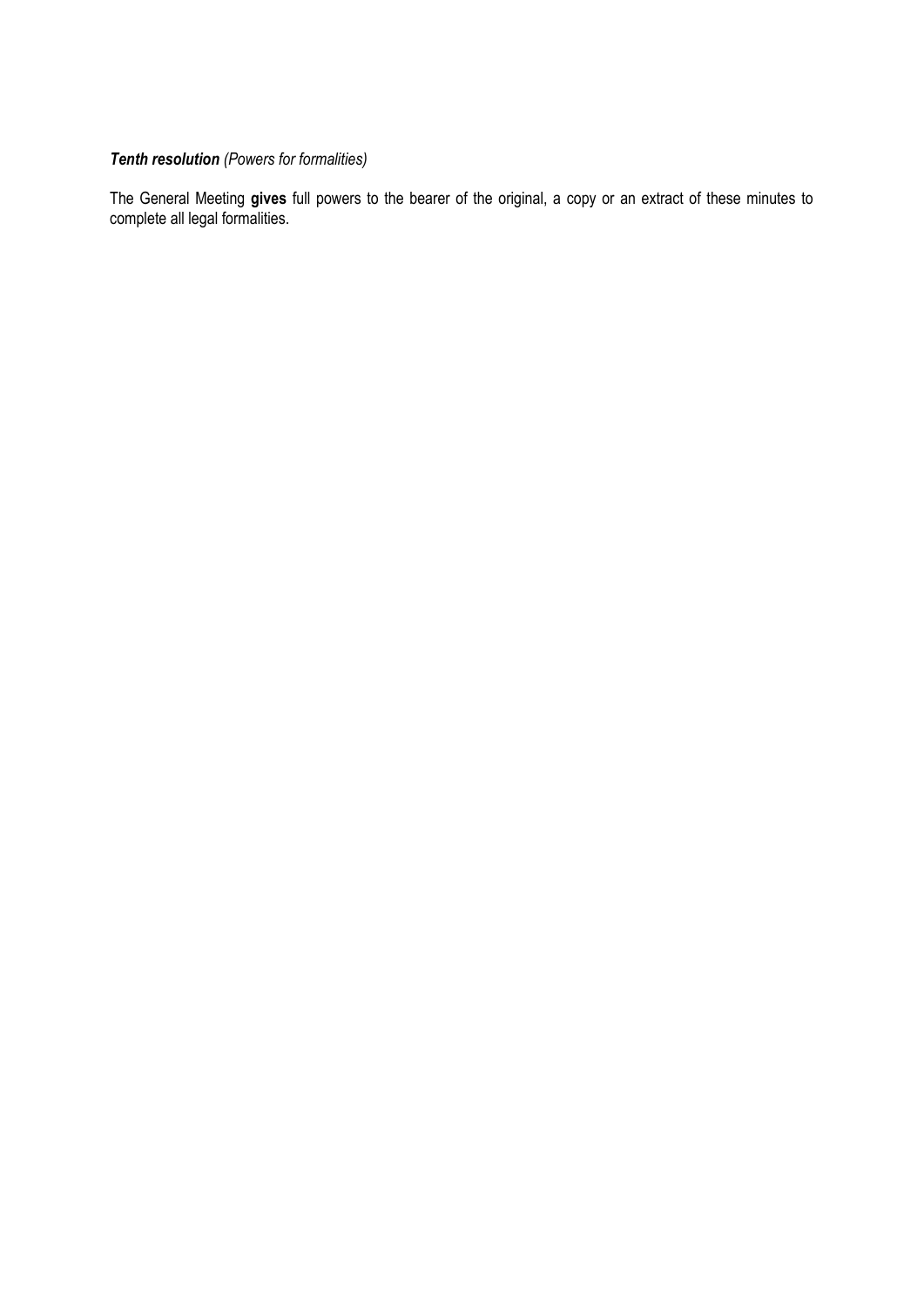#### - **RESOLUTIONS PRESENTED TO THE EXTRAORDINARY GENERAL MEETING**

*Eleventh resolution (Delegation of authority granted to the Board of Directors for the purpose of allocating free shares, existing or new, for the benefit of employees of the Company and of related companies and corporate officers)*

The General Meeting, ruling under the quorum and majority conditions of extraordinary general meetings, on the basis of the Board of Directors' report and the Statutory Auditor's special report, ruling within the framework of Articles L. 225-197-1 *et seq*. of the French Commercial Code:

1. **delegates** to the Board of Directors, with the option of sub-delegation, its powers to allocate, on one or more occasions, existing or new Company shares free of charge to:

- the Company's employees or certain of them;
- employees of companies in which the Company holds at least 10% of the capital and voting rights are held, directly or indirectly, or certain of them;
- the Chairman of the Board of Directors, the Chief Executive Officer (*directeur général*) and/or the Deputy Chief Executive Officers (*directeurs généraux délégués*) of the Company;

2. **resolves** that, subject to compliance with the overall ceiling referred to in the 13<sup>th</sup> resolution, if it is adopted, the total number of free shares granted under this delegation may not exceed 3% of the capital as of the date of their allocation, it being specified that in any event, the total number of free shares allocated may not exceed 10% of the share capital as of the date of their allocation;

3. **resolves** that the free shares granted under this resolution must be acquired by the Company, if applicable, within the framework of the share buyback programme covered by the sixth resolution above pursuant to Article L. 22-10-62 of the French Commercial Code or any share buyback programmes previously or subsequently applicable.

4. **resolves** that the allocation of shares to their beneficiaries will be definitive at the end of a vesting period of at least one (1) year;

5. **resolves** that the allocation period may be shortened in the event of disability of the beneficiary corresponding to classification in the second or third of the categories provided for in Article L. [341-4 of the French Social Security](https://www.legifrance.gouv.fr/affichCodeArticle.do?cidTexte=LEGITEXT000006073189&idArticle=LEGIARTI000006742597&dateTexte=&categorieLien=cid)  [Code;](https://www.legifrance.gouv.fr/affichCodeArticle.do?cidTexte=LEGITEXT000006073189&idArticle=LEGIARTI000006742597&dateTexte=&categorieLien=cid)

6. **resolves** that a holding period of the shares by the beneficiaries may be established;

7. **acknowleges** that the shares will nevertheless be freely transferable in the event of disability of the beneficiary corresponding to their classification in the aforementioned categories of the French Social Security Code;

8. **acknowledges** that the cumulative duration of the allocation period and the holding period will be at least two (2) years;

9. **acknowledges** that, if the allocation relates to new shares, this authorisation automatically entails, in favour of the beneficiaries of the free shares, the waiver by shareholders of their preferential subscription right;

10. **acknowledges** that, for shares allocated to the Chairman of the Board of Directors, the Chief Executive Officer and/or the Deputy Chief Executive Officers, the Board of Directors must decide (i) either that such shares may not be sold by the interested parties before the termination of their office, or (ii) set the quantity of such shares that they are required to keep in the registered form until the termination of their office;

11. **grants**, to the extent necessary, all powers to the Board of Directors, with the option of subdelegation under the conditions provided for by law and regulations, to implement this resolution and this authorisation, and in particular to:

set the conditions and, where applicable, the criteria for the allocation of free shares;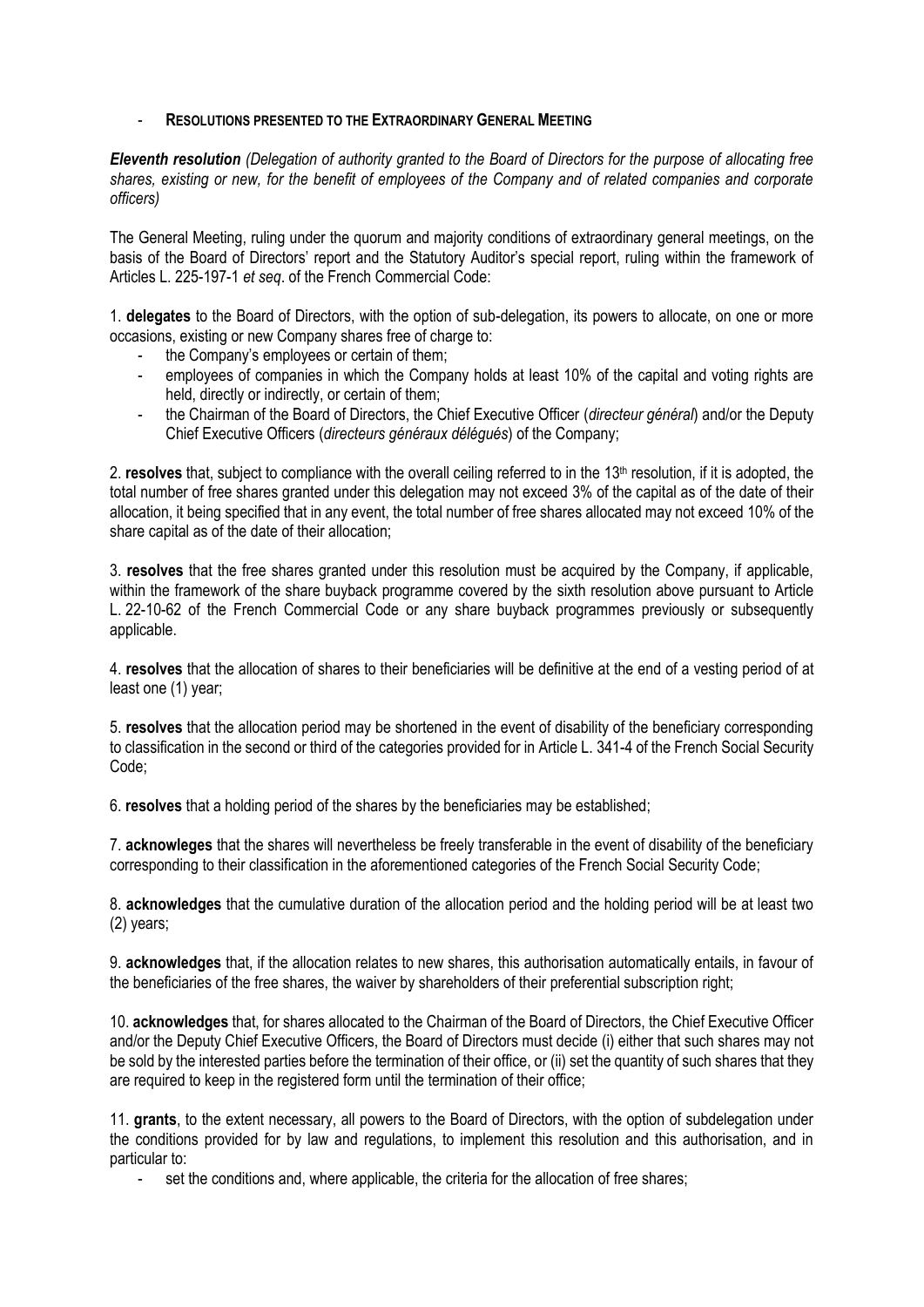- set, under the prevailing legal conditions and limits, the dates on which free allocations will be made;
- decide on the date, even retroactive, from which newly issued ordinary shares will enjoy dividend rights;
- determine the identity of the beneficiaries, the number of ordinary shares allocated to each of them and the terms governing the allocation of free shares;
- determine whether the free shares are to be new or existing shares;
- in the event of the allocation of existing shares, perform or cause to be performed all acts and formalities to proceed with the buyback of existing shares;
- in the event of the allocation of new shares, to make the capital increases, determine the nature and amounts of the sums necessary for the creation of said shares, record the completion of the Company's capital increases resulting from the free allocation of new shares and make the corresponding amendments to the Articles of Association;
- set, where appropriate, the conditions under which the number of ordinary shares allocated will be adjusted in order to preserve the rights of beneficiaries, depending on any transactions bearing on the Company's capital, it being specified that the shares allocated pursuant to such adjustments will be deemed granted on the same day as the shares initially granted; and
- more generally, enter into any and all agreements, draw up all documents, carry out all formalities and make all declarations to all organisations and do whatever is otherwise necessary;

11. **acknowledges** that a special report must inform the General Meeting each year of transactions carried out under the provisions of Articles L 225-197-1 to L. 225-197-3 of the French Commercial Code, in accordance with Article L. 225-197-4 of the French Commercial Code;

12. **sets** the duration of this authorisation at thirty-eight (38) months from this date; and

13. **acknowledges** that this authorisation cancels any previous authorisation with the same purpose which has not been acted upon before the date of the Meeting, and in particular the delegation granted under the terms of the 16<sup>th</sup> resolution adopted by the combined general meeting dated 18 October 2021.

*Twelfth resolution (Delegation of authority granted to the Board of Directors for the purpose of granting options to subscribe for and/or purchase shares of the Company, to corporate officers and employees of the Company or of companies in the group, involving the waiver by shareholders of their preferential subscription right to shares issued following the exercise of subscription options)*

The General Meeting, ruling under the quorum and majority conditions of extraordinary general meetings, having deliberated on the basis of the Board of Directors' report and the Statutory Auditor's special report, in accordance with the provisions of Articles L. 225-177 *et seq*. of the French Commercial Code,

**1. delegates** to the Board of Directors, with the option of sub-delegation, its powers to grant, on one or more occasions, options to subscribe for or purchase shares of the Company, for the benefit of;

- employees of the Company or certain of them;
- employees of companies in which the Company holds, at least 10% of the capital and voting rights are held, directly or indirectly, or certain of them;
- the Chairman of the Board of Directors, the Chief Executive Officer (*directeur général*) and/or the Deputy Chief Executive Officers (*directeurs généraux délégués*) of the Company;

2. **resolves** that, subject to compliance with the overall limit referred to in the 13th, if it is adopted, the total number of options that may be granted under this resolution may not give the right to subscribe for or purchase a total number of shares representing more than 3% of the share capital on the date of the decision of their allocation by the Board of Directors, it being specified that in any event, (i) the total number of subscription options not yet exercised may not give the right to subscribe for a number of shares exceeding one-third of the share capital in accordance with Articles L. 225-182 and R. 225-143 of the French Commercial Code and that (ii) in the case of shares previously held by the Company, the limit of 10% of the total of its own shares that a Company is entitled to own in accordance with Article L. 225-210 of the Commercial Code, applies indirectly.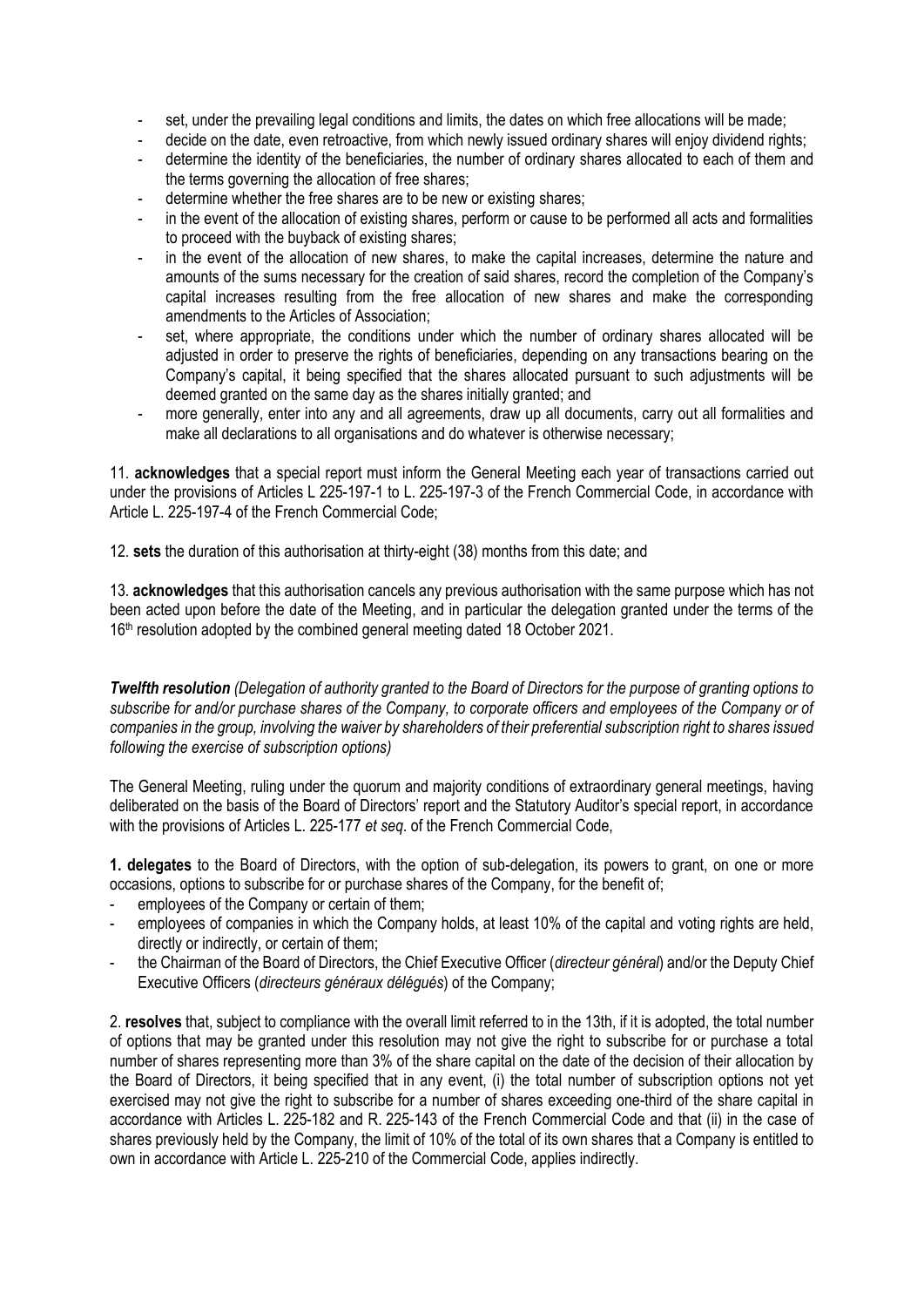3. **resolves** that the shares that may be obtained by exercising the stock options granted under this resolution must be acquired by the Company, if applicable, within the framework of the share buyback programme covered by the sixth resolution above pursuant to Article L. 22-10-62 of the French Commercial Code or any share buyback programme previously or subsequently applicable.

4. **acknowledges** that this authorisation automatically entails, for the benefit of the beneficiaries of stock options, the waiver by shareholders of their preferential subscription right to ordinary shares be issued on the basis of this authorisation.

5. **resolves** that the exercise price of the options granted under this resolution will be set by the Board of Directors under the conditions laid down in Article L. 225-177 of the French Commercial Code.

6. **resolves** that the options allocated must be exercised within a maximum period of 10 years from the date of their allocation by the Board of Directors.

7. **grants**, as necessary, all powers to the Board of Directors, with the option of subdelegation under the conditions provided for by law and regulations, to implement this resolution and this authorisation, and in particular to:

- set, under the legal conditions and limits, the dates on which the options are granted;
- determine the list of beneficiaries of options, the number of options allocated to each of them, the terms of the allocation and exercise of options;
- set the conditions for exercising the options and in particular limiting, restricting or prohibiting (a) the exercise of the options (in particular, where applicable, providing for presence or performance conditions to be met) or (b) the sale of the shares obtained by exercising options during certain periods or as from the date of certain events; such decision (i) relating to either all or part of the options and (ii) concerning either all or part of the beneficiaries;
- set the conditions under which the price and/or the number of shares to be subscribed for or purchased will be adjusted in the cases provided for by law; and
- in the event options to subscribe are granted, to make the capital increases, determine the nature and amounts of the sums necessary for the creation of said shares, record the completion of the Company's capital increases resulting from the exercise of such stock options and make the corresponding amendments to the Articles of Association;
- more generally, enter into any and all agreements, draw up all documents, record all capital increases following the exercise of options, modify the Articles of Association accordingly, if necessary, carry out all formalities and all declarations to all bodies and do whatever is otherwise necessary.

8. **acknowledges** that a special report must inform the General Meeting each year of transactions carried out under the provisions of this resolution,

9. **sets** the duration of this authorisation at thirty-eight (38) months from this date; and

.

10. **acknowledges** that this authorisation cancels any previous authorisation with the same purpose which has not been acted upon before the date of the Meeting, and in particular the delegation granted under the terms of the 17<sup>th</sup> resolution adopted by the combined general meeting dated 18 October 2021.

#### *Thirteenth resolution (Overall limit on delegations relating to free shares and subscription or purchase options)*

The General Meeting, ruling under the quorum and majority conditions of extraordinary general meetings, having deliberated, resolves that the total amount of the capital increases that may be carried out immediately and/or in the future by virtue of the 11<sup>th</sup> and 12<sup>th</sup> resolutions of this Meeting may not exceed 3% of the capital on the date of allocation of the free shares or of the stock options, as the case may be.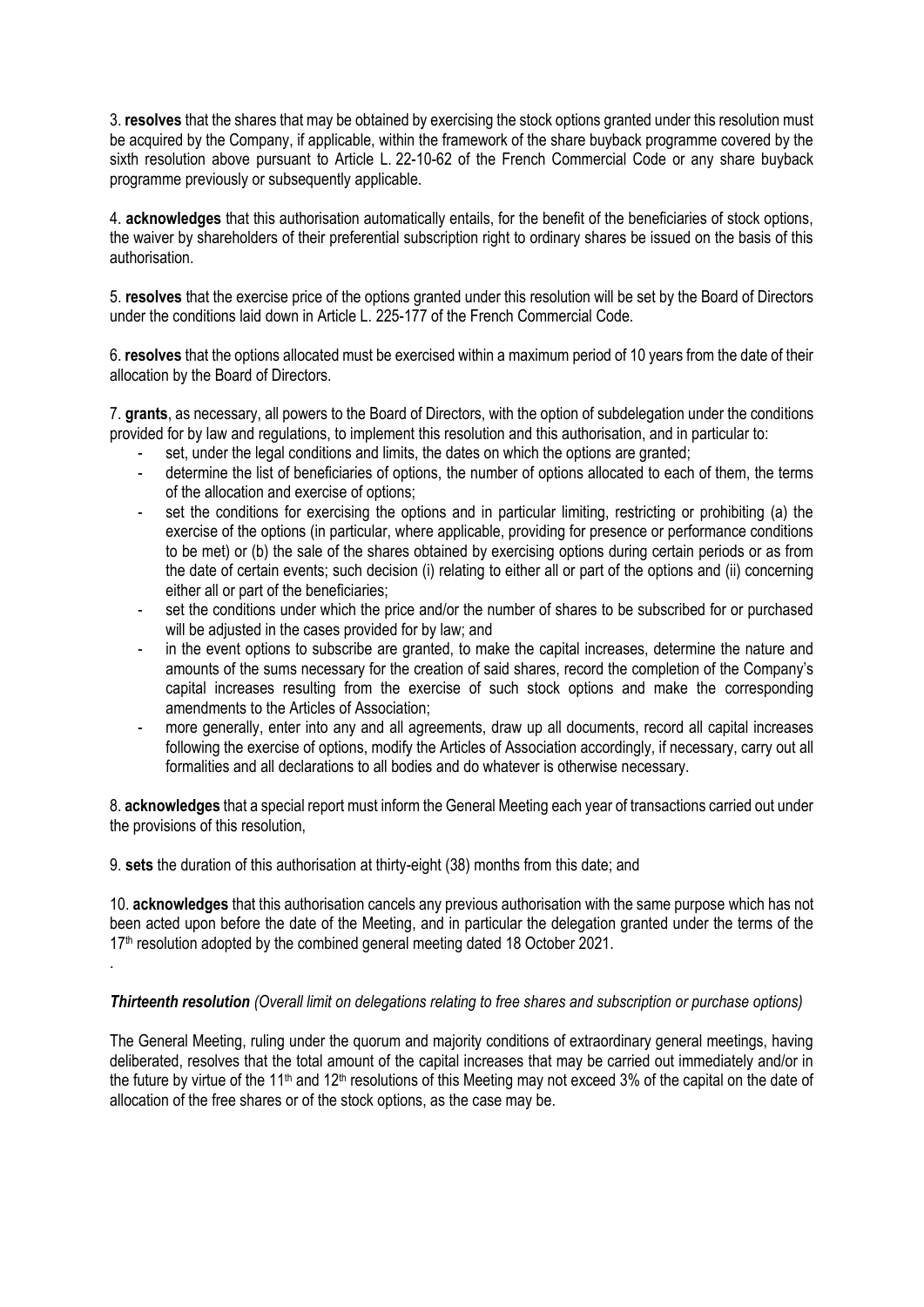*Fourteenth resolution (Delegation of authority to the Board of Directors for the purpose of issuing ordinary shares of the Company and/or transferable securities giving access to the share capital of the Company, with cancellation of shareholders' preferential subscription rights in favour of specific categories of persons)*

The General Meeting, ruling under the quorum and majority conditions of extraordinary general meetings, having deliberated on the basis of the Board of Directors' report and the Statutory Auditor's special report, in accordance with Articles L. 225-129 to L. 225-129-6, L. 225-135, L. 225-138, L. 228-91 *et seq*. of the French Commercial Code,

1. **Delegates** to the Board of Directors, with the power to sub-delegate, its power to decide to issue, without preferential subscription rights, on one or more occasions, in the proportions and at the times of its choosing, both in France and internationally, ordinary shares or any other transferable securities giving access to the capital of the Company, said transferable securities being able to be issued in euros, in foreign currency or in any monetary unit established by reference to several currencies, said shares conferring the same rights as existing shares, subject to the date of their dividend rights;

2. **Resolves** that the Board of Directors may set the rights to the shares and/or securities giving access to the capital of the Company; however, it **resolves** that any issue of preference shares and securities giving access to preference shares is expressly excluded;

3. **Resolves** that the nominal amount of the capital increases that may be carried out by virtue of this delegation, immediately or in the future, may not exceed a total nominal amount of 1,412,524.96 euros, or its equivalent in foreign currency, it being specified that this amount will be deducted from the overall nominal ceiling of 1,624,403.70 euros provided for in the 19<sup>th</sup> resolution and that this amount does not take into account the adjustments that may be made in accordance with the applicable legal and regulatory provisions and, where applicable, the contractual stipulations providing for other cases of adjustment, to preserve the rights of the holders of transferable securities or other rights giving access to the capital;

4. **Decides** that the subscription price of shares and/or securities giving access to the capital of the Company may be settled either in cash or by offsetting claims against the Company;

5. **Resolves** to cancel shareholders' preferential subscription rights to the securities that are the subject of this resolution and to reserve shares and other securities issued pursuant to this resolution for the benefit of following categories of beneficiaries, namely:

Natural persons, corporations or French or foreign investment funds who have invested more than 2.5 million euros during the 36 months preceding the issue in question, in the life sciences or technologies sectors,

#### and/or

Strategic or financial partners of the Company, located in France or abroad, having entered into or being in the process of entering into one or more commercial (development, co-development, distribution, manufacturing, etc.) or financing partnerships or agreements with the Company (or a subsidiary) and/or any company that such partners control, that controls such partners or that are controlled by the same person(s) as such partners, directly or indirectly, within the meaning of Article L. 233-3 of the French Commercial Code,

6. **Acknowledges** that if subscriptions are not sufficient to cover the entire issue of shares or securities, the Board of Directors may limit the amount of the transaction to the amount of subscriptions received, provided such subscriptions represents at least 75% of the issue;

7. **Acknowledges** that this delegation automatically entails the waiver by shareholders of their preferential subscription right to shares or securities giving access to the capital to which these securities entitle holders immediately or in the future in favour of holders of securities issued pursuant to this resolution and giving access to the capital of the Company;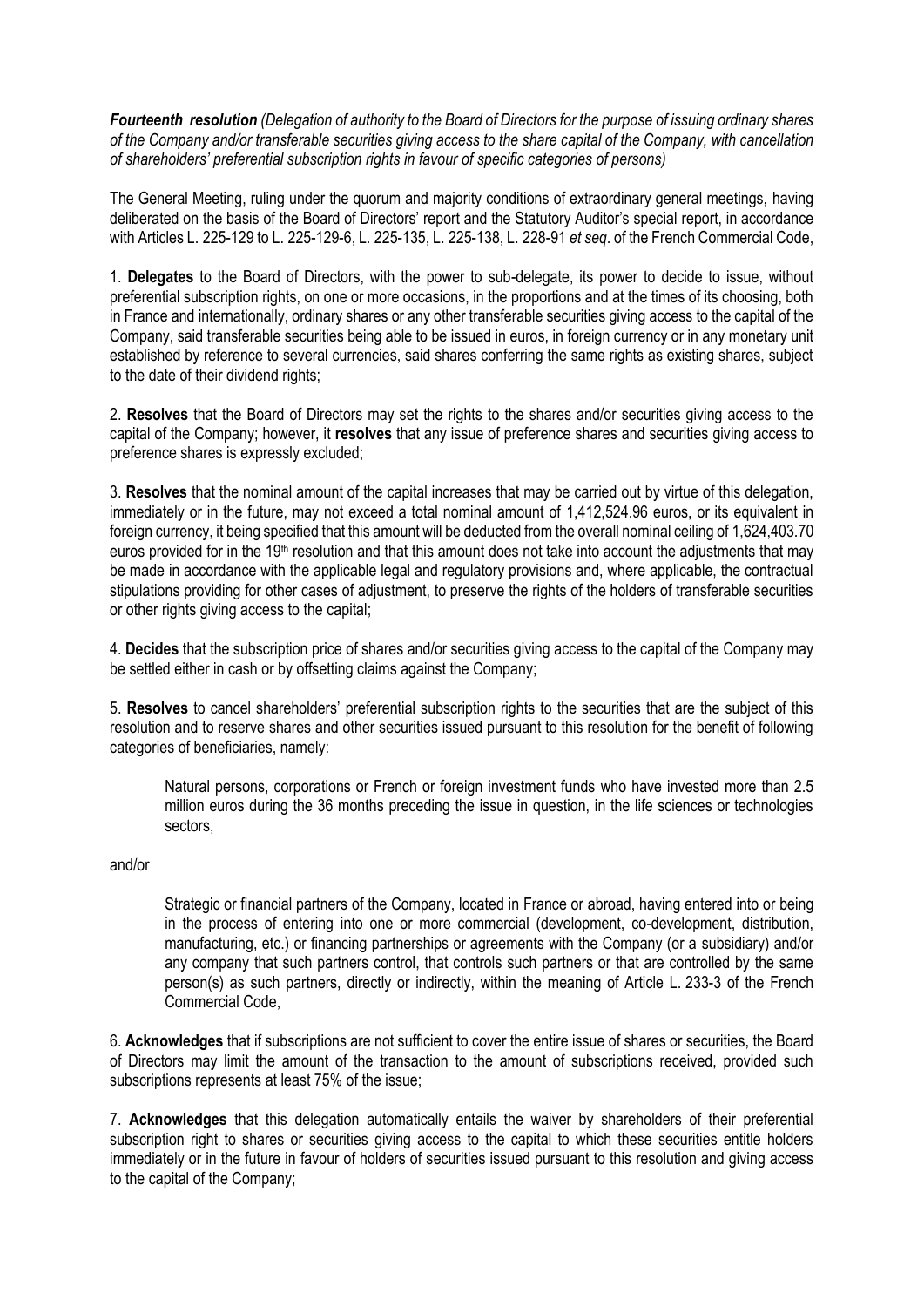8. **Resolves** that the subscription price of the shares issued pursuant to this delegation must be at least equal to the volume-weighted average share price on Euronext Growth or on AIM (at the choice of the Board of directors) chosen from a period comprising between five and thirty consecutive trading sessions among the thirty trading sessions preceding the setting of the subscription price, possibly reduced by a maximum discount of 20%, after adjustment of this amount -if needed- to take into account the difference in dividend rights;

9. **Resolves** that the subscription price of the securities giving access to the capital must be such that the sum received immediately by the Company, immediately and/or subsequently, for each share issued under the terms and conditions of such other securities, is at least equal to the subscription price defined in the paragraph above;

10. **Resolves** that the Board of Directors shall have all powers to implement this delegation of authority and, in particular, to:

- decide to issue securities, set the terms and conditions of transactions, determine the form and characteristics of the securities to be issued and set the subscription conditions, the terms of their payment, the date from which they carry dividend rights (which may be retroactive), the terms pursuant to which the securities issued on the basis of this delegation will give access to ordinary shares of the Company;
- suspend, where necessary, the exercise of the rights attached to such securities for a maximum period of three (3) months;
- draw up the list of the beneficiary or beneficiaries of the cancellation of the preferential subscription right within the categories defined in paragraph 5 of this resolution as well as the number of shares or securities allocated to each of them;
- charge the amount relating to these capital increases to "share premiums" and draw from the same account, if it deems it appropriate, the sums required to bring the legal reserve to one-tenth of the new share capital after each issue;
- record the completion of the capital increase, make the corresponding modification of the Articles of Association and perform, directly or through an agent, all operations and formalities related to the capital increases carried out pursuant to this authorisation;
- take all measures and perform all the requisite formalities for the admission of the securities thus issued to trading on Euronext Growth Paris and any other market on which the Company's shares may then be listed,

11. **Acknowledges** that, in the event that the Board of Directors uses the delegation of authority conferred on it in this resolution, the Board of Directors, in accordance with the legal and regulatory provisions, will report on the use made of the authorisations granted in this resolution to the next Ordinary General Meeting; and

12. The delegation thus granted to the Board of Directors is valid for a period of 18 months from the date of this meeting.

13. This delegation supersedes any previous delegation with the same purpose which has not been acted upon before the date of the Meeting and in particular the delegation granted under the terms of the 19<sup>th</sup> resolution adopted by the combined general meeting dated 18 October 2021.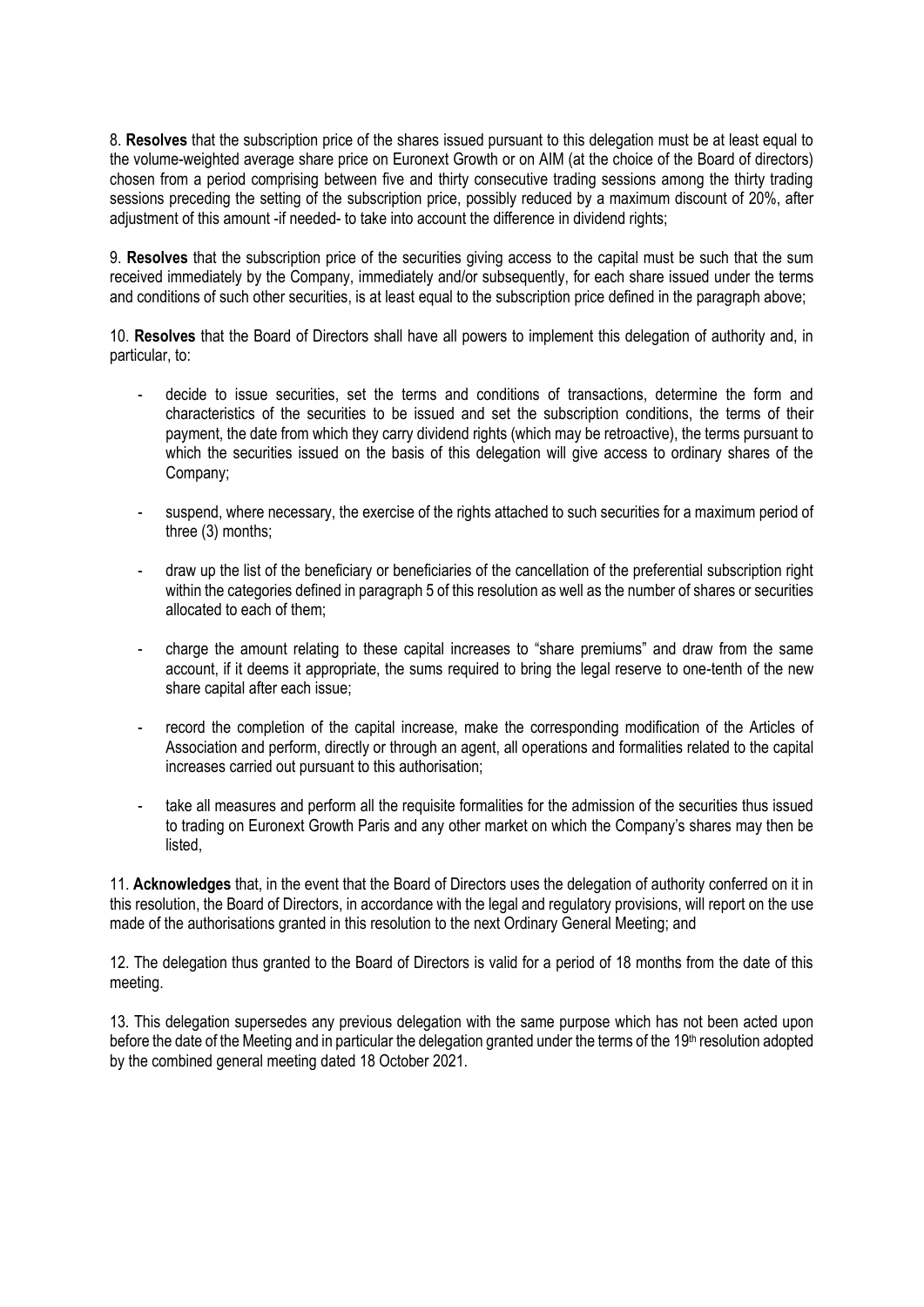*Fifteenth resolution (Delegation of authority to the Board of Directors for the purpose of issuing ordinary shares of the Company and/or transferable securities giving access to the share capital of the Company, with cancellation of shareholders' preferential subscription rights through an offer referred to in Article L411-2 of the Monetary and Financial Code (private placements))*

The General Meeting, ruling under the quorum and majority conditions of extraordinary general meetings, having deliberated on the basis of the Board of Directors' report and the Statutory Auditor's special report, ruling within the framework of Articles L225-129 et seq. of the Commercial Code, and in particular Articles L225-129-2, L225-135, L225-135-1, L225-136 and L228-91 of the said Code, and Article L411-2 of the Monetary and Financial Code:

1. **Delegates** to the Board of Directors, with the power to sub-delegate, its power to decide to issue, through an offer referred to in Article L411-2 of the Monetary and Financial Code, without preferential subscription rights, on one or more occasions, in the proportions and at the times of its choosing, both in France and internationally, ordinary shares or any other transferable securities giving access to the capital of the Company, said transferable securities being able to be issued in euros, in foreign currency or in any monetary unit established by reference to several currencies, said shares conferring the same rights as existing shares, subject to the date of their dividend rights;

2. **Resolves** that the Board of Directors may set the rights to the shares and/or securities giving access to the capital of the Company; however, it resolves that any issue of preference shares and securities giving access to preference shares is expressly excluded;

3. **Resolves** that the nominal amount of the capital increases that may be carried out by virtue of this delegation, immediately or in the future, may not exceed:

- 20% of the share capital per year, and
- a total nominal amount of 1,412,524.96 euros, or its equivalent in foreign currency, it being specified that this amount will be deducted from the overall nominal ceiling of 1,624,403.70 euros provided for in the 19th resolution and that this amount does not take into account the adjustments that may be made in accordance with the applicable legal and regulatory provisions and, where applicable, the contractual stipulations providing for other cases of adjustment, to preserve the rights of the holders of transferable securities or other rights giving access to the capital;

4. **Decides** that the subscription price of shares and/or securities giving access to the capital of the Company may be settled either in cash or by offsetting claims against the Company;

5. **Resolves** to cancel shareholders' preferential subscription rights to the securities to be issued by the Company by virtue of this delegation of authority;

6. **Takes note** that the securities issues that may be carried out pursuant to this delegation shall be addressed exclusively to (i) persons providing portfolio management services on behalf of third parties, (ii) qualified investors, and/or (iii) a restricted circle of investors within the meaning of Article D411-4 of the French Monetary and Financial Code, provided that such investors act on their own behalf;

7. **Acknowledges** that if subscriptions are not sufficient to cover the entire issue of shares or securities, the Board of Directors may limit the amount of the transaction to the amount of subscriptions received, provided such subscriptions represents at least 75% of the issue;

8. **Acknowledges** that this delegation automatically entails the waiver by shareholders of their preferential subscription right to shares or securities giving access to the capital to which these securities entitle holders immediately or in the future in favour of holders of securities issued pursuant to this resolution and giving access to the capital of the Company;

9. **Resolves** that the issue price of the shares issued pursuant to this delegation must be at least equal to the volume-weighted average share price on Euronext Growth or on AIM (at the choice of the Board of directors) chosen from a period comprising between five and thirty consecutive trading sessions among the thirty trading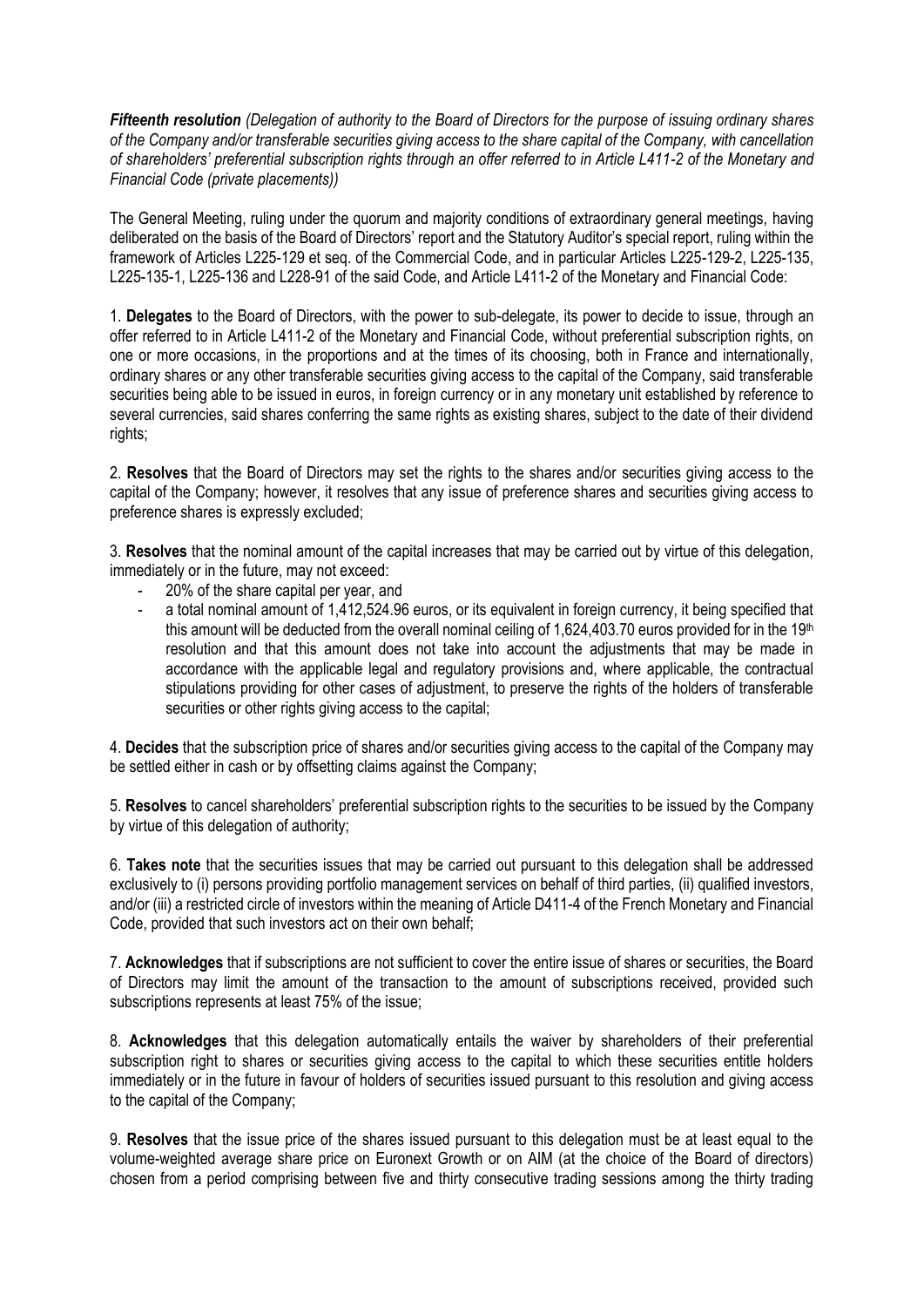sessions preceding the setting of the issue price, possibly reduced by a maximum discount of 20%, after adjustment of this amount as needed to take into account the difference in dividend rights;

10. **Resolves** that the subscription price of the securities giving access to the capital must be such that the sum received immediately by the Company, immediately and/or subsequently, for each share issued under the terms and conditions of such other securities, is at least equal to the subscription price defined in the paragraph above;

11. **Resolves** that the Board of Directors shall have all powers to implement this delegation of authority and, in particular, to:

- decide to issue securities, set the terms and conditions of transactions, determine the form and characteristics of the securities to be issued and set the subscription conditions, the terms of their payment, the date from which they carry dividend rights (which may be retroactive), the terms pursuant to which the securities issued on the basis of this delegation will give access to ordinary shares of the Company;
- suspend, where necessary, the exercise of the rights attached to such securities for a maximum period of three (3) months;
- draw up the list of the beneficiary or beneficiaries of the "private placement" made pursuant to this delegation as well as the number of shares or securities allocated to each of them;
- charge the amount relating to these capital increases to "share premiums" and draw from the same account, if it deems it appropriate, the sums required to bring the legal reserve to one-tenth of the new share capital after each issue;
- record the completion of the capital increase, make the corresponding modification of the Articles of Association and perform, directly or through an agent, all operations and formalities related to the capital increases carried out pursuant to this authorisation;
- take all measures and perform all the requisite formalities for the admission of the securities thus issued to trading on Euronext Growth Paris and any other market on which the Company's shares may then be listed,

12. **Acknowledges** that, in the event that the Board of Directors uses the delegation of authority conferred on it in this resolution, the Board of Directors, in accordance with the legal and regulatory provisions, will report on the use made of the authorisations granted in this resolution to the next Ordinary General Meeting; and

13. The delegation thus granted to the Board of Directors is valid for a period of 26 months from the date of this meeting.

14. This delegation supersedes any previous delegation with the same purpose which has not been acted upon before the date of the Meeting and in particular the delegation granted under the terms of the 20<sup>th</sup> resolution adopted by the combined general meeting dated 18 October 2021.

*Sixteenth resolution (Delegation of authority to the Board of Directors for the purpose of issuing ordinary shares and/or transferable securities giving immediate and/or deferred access to the capital of the Company, with cancellation of shareholders' preferential subscription rights and public offerings)*

The General Meeting, ruling under the quorum and majority conditions of extraordinary general meetings, having deliberated on the basis of the Board of Directors' report and the Statutory Auditor's special report, in accordance with the provisions of Articles L. 225-129, L. 225-129-2, L. 22-10-49, L. 225-135, L. 225-136 and L. 228-91 *et seq*. of the French Commercial Code: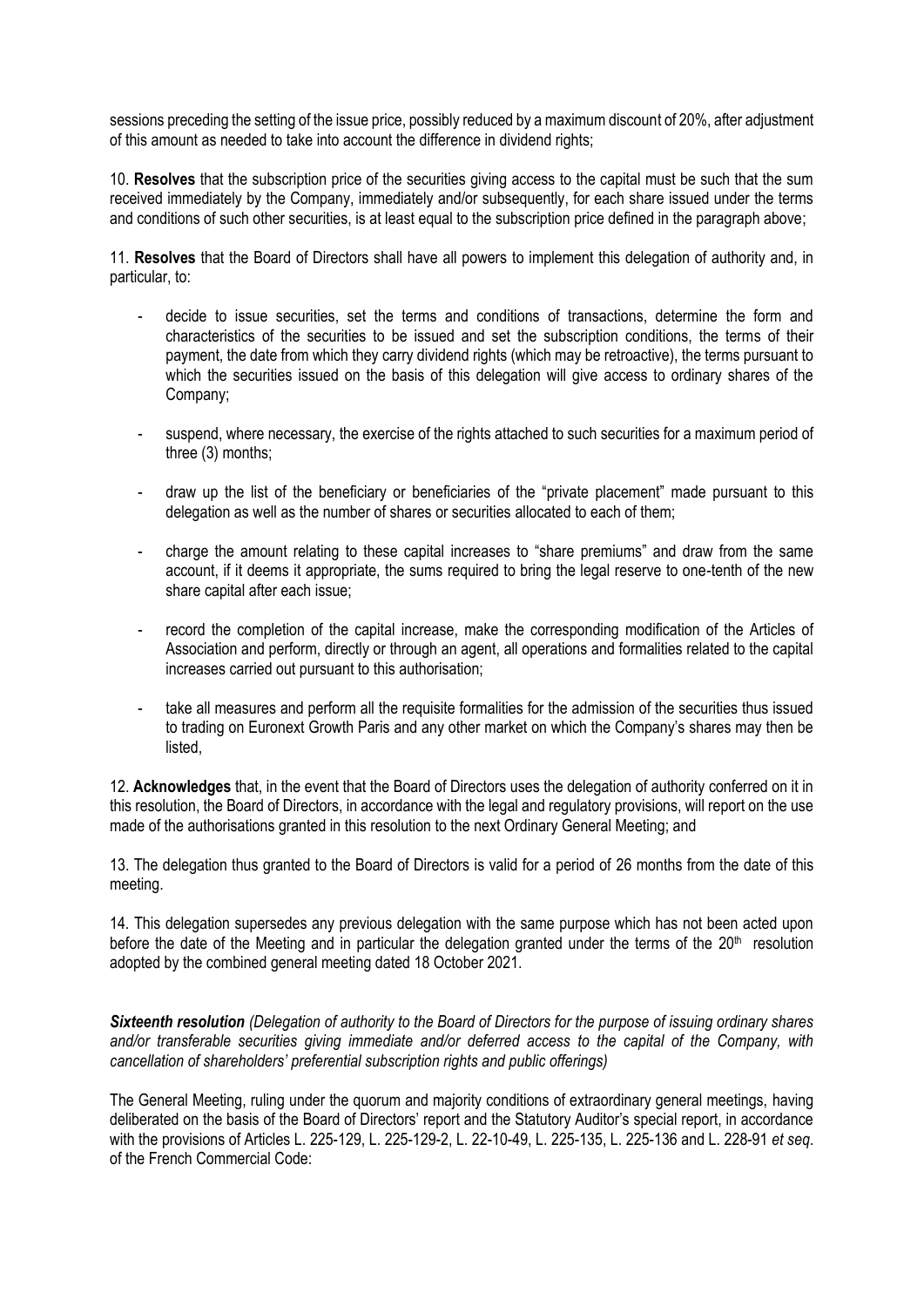1. **Delegates** to the Board of Directors, with the power to sub-delegate, its power to decide to issue, without preferential subscription rights, by way of a public offering, on one or more occasions, in the proportions and at the times of its choosing, both in France and internationally, ordinary shares of the Company or equity securities giving access to other equity securities or entitling holders to the allocation of debt securities, and/or transferable securities (notably including all debt securities) giving access to equity securities of the Company, said transferable securities being able to be issued in euros, in foreign currency or in any monetary unit established by reference to several currencies, said shares conferring the same rights as existing shares, subject to the date of their dividend rights;

2. **Resolves** that the Board of Directors may set the rights to the shares and/or securities giving access to the capital of the Company; however, it resolves that any issue of preference shares and securities giving access to preference shares is expressly excluded;

3. **Resolves** that issues that may be performed pursuant to this resolution may be carried out by way of public offerings;

4. **Resolves** that the nominal amount of the capital increases that may be carried out by virtue of this delegation, immediately or in the future, may not exceed a total nominal amount of 1,412,524.96 euros, or its equivalent in foreign currency, it being specified that this amount will be deducted from the overall nominal ceiling of 1,624,403.70 euros provided for in the 19<sup>th</sup> resolution and that this amount does not take into account the adjustments that may be made in accordance with the applicable legal and regulatory provisions and, where applicable, the contractual stipulations providing for other cases of adjustment, to preserve the rights of the holders of transferable securities or other rights giving access to the capital;

5. **Decides** that the subscription price of shares and/or securities giving access to the capital of the Company may be settled either in cash or by offsetting claims against the Company;

6. **Resolves** to cancel shareholders' preferential subscription rights to the securities to be issued by the Company by virtue of this delegation of authority;

7. **Acknowledges** that if subscriptions are not sufficient to cover the entire issue of shares or securities, the Board of Directors may limit the amount of the transaction to the amount of subscriptions received, provided such subscriptions represents at least 75% of the issue;

8. **Acknowledges** that this delegation automatically entails the waiver by shareholders of their preferential subscription right to shares or securities giving access to the capital to which these securities entitle holders immediately or in the future in favour of holders of securities issued pursuant to this resolution and giving access to the capital of the Company;

10. **Resolves** that the issue price of the shares issued pursuant to this delegation must be at least equal to the volume-weighted average share price on Euronext Growth or on AIM (at the choice of the Board of directors) chosen from a period comprising between five and thirty consecutive trading sessions among the thirty trading sessions preceding the setting of the issue price, possibly reduced by a maximum discount of 20%, after adjustment of this amount as needed to take into account the difference in dividend rights;

11. **Resolves** that the subscription price of the securities giving access to the capital must be such that the sum received immediately by the Company, immediately and/or subsequently, for each share issued under the terms and conditions of such other securities, is at least equal to the subscription price defined in the paragraph above;

12. **Resolves** that the Board of Directors shall have all powers to implement this delegation of authority and, in particular, to:

decide to issue securities, set the terms and conditions of transactions, determine the form and characteristics of the securities to be issued and set the subscription conditions, the terms of their payment, the date from which they carry dividend rights (which may be retroactive), the terms pursuant to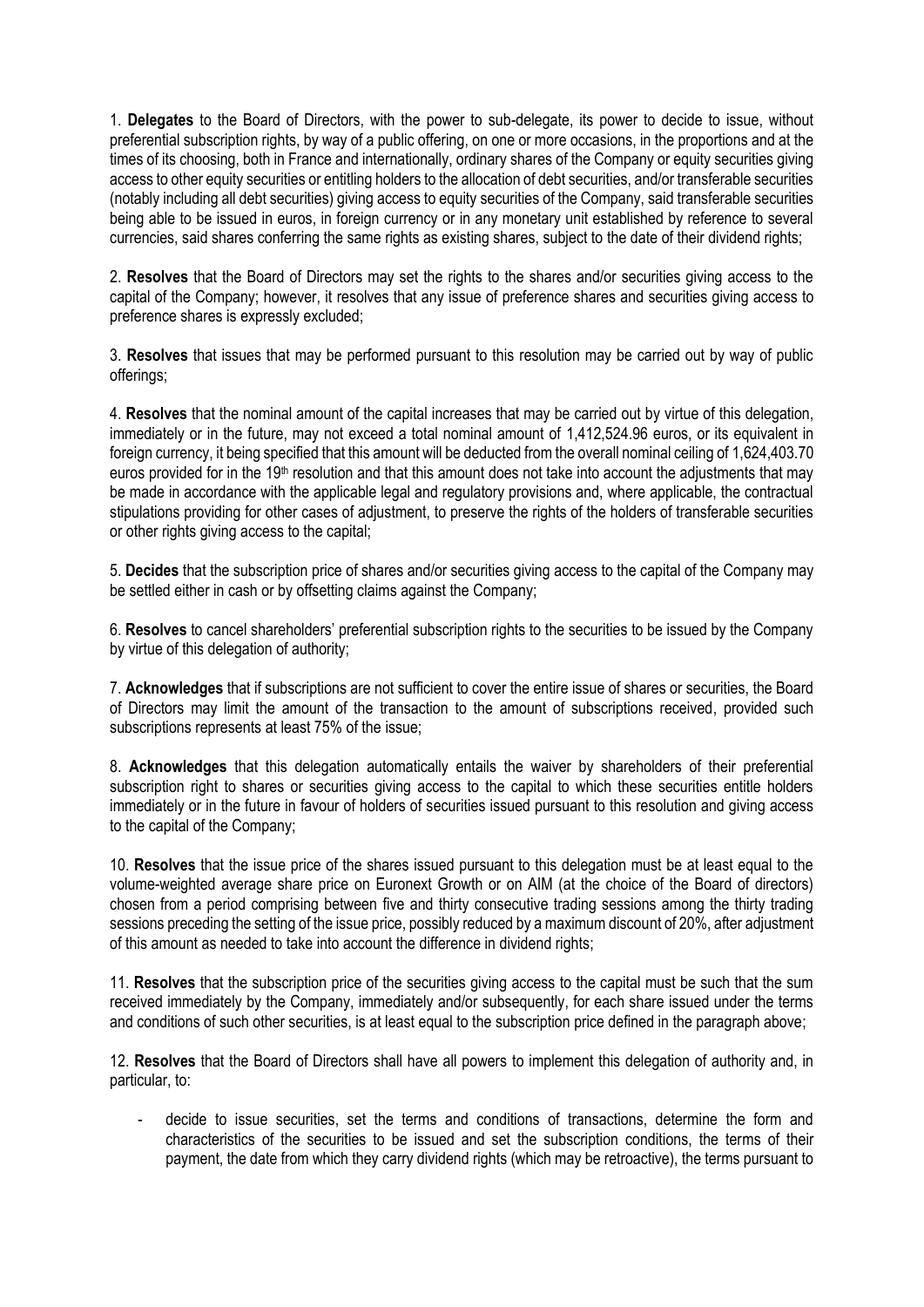which the securities issued on the basis of this delegation will give access to ordinary shares of the Company;

- suspend, where necessary, the exercise of the rights attached to such securities for a maximum period of three (3) months;
- charge the amount relating to these capital increases to "share premiums" and draw from the same account, if it deems it appropriate, the sums required to bring the legal reserve to one-tenth of the new share capital after each issue;
- record the completion of the capital increase, make the corresponding modification of the Articles of Association and perform, directly or through an agent, all operations and formalities related to the capital increases carried out pursuant to this authorisation;
- subsequently ensure the preservation of the rights of holders of transferable securities giving deferred access to the capital of the Company issued pursuant to this delegation, in accordance with legal and regulatory provisions and, where applicable, the applicable contractual stipulations;
- take all measures and perform all the requisite formalities for the admission of the securities thus issued to trading on Euronext Growth Paris and any other market on which the Company's shares may then be listed,

13. **Acknowledges** that, in the event that the Board of Directors uses the delegation of authority conferred on it in this resolution, the Board of Directors, in accordance with the legal and regulatory provisions, will report on the use made of the authorisations granted in this resolution to the next Ordinary General Meeting;

14. The delegation granted to the Board of Directors pursuant to this resolution is valid for a period of 18 months from the date of this Meeting.

15. This delegation supersedes any previous delegation with the same purpose which has not been acted upon before the date of the Meeting and in particular the delegation granted under the terms of the 21<sup>st</sup> resolution adopted by the combined general meeting dated 18 October 2021.

*Seventeenth resolution (Delegation of authority to the Board of Directors for the purpose of issuing ordinary shares of the Company and/or transferable securities giving access to the share capital of the Company, with preferential subscription rights)*

The General Meeting, ruling under the quorum and majority conditions of extraordinary general meetings, having deliberated on the basis of the Board of Directors' report and the Statutory Auditor's special report, in accordance with Articles L. 225-129 and Seq., L. 225-30, L. 228-91 and seq. of the French Commercial Code:

1. **Delegates** to the Board of Directors, with the power to sub-delegate, its power to decide to issue, with preferential subscription rights, on one or more occasions, in the proportions and at the times of its choosing, both in France and internationally, ordinary shares or any other transferable securities giving access to the capital of the Company, to be subscribed for in cash, said shares conferring the same rights as existing shares, subject to the date of their dividend rights;

2. **Resolves** that the Board of Directors may set the rights to the shares and/or securities giving access to the capital of the Company; however, it resolves that any issue of preference shares and securities giving access to preference shares is expressly excluded;

3. **Resolves** that the nominal amount of the capital increases that may be carried out by virtue of this delegation, immediately or in the future, may not exceed a total nominal amount of 1,412,524.96 euros, or its equivalent in foreign currency, it being specified that this amount will be deducted from the overall nominal ceiling of 1,624,403.70 euros provided for in the 19<sup>th</sup> resolution and that this amount does not take into account the adjustments that may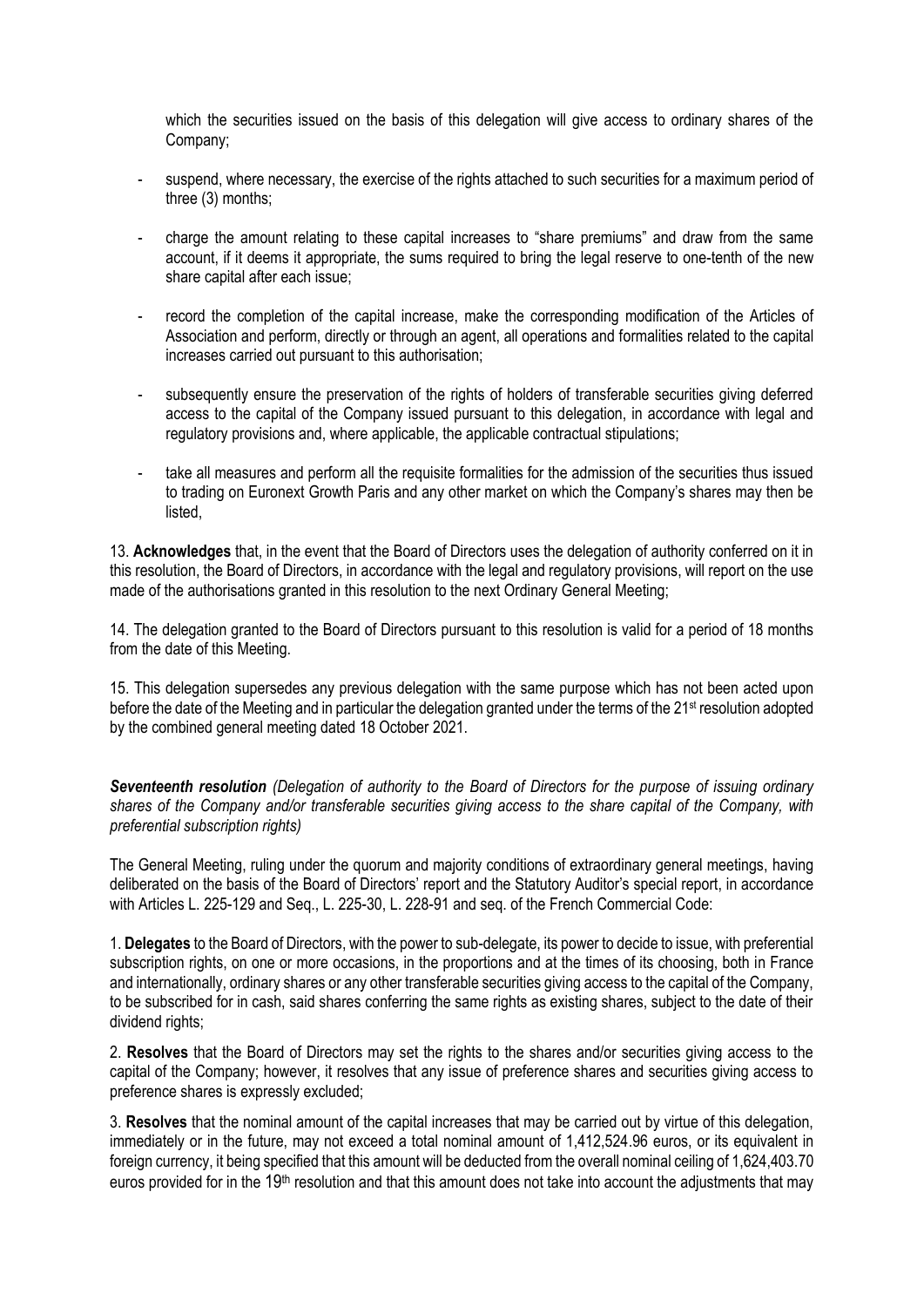be made in accordance with the applicable legal and regulatory provisions and, where applicable, the contractual stipulations providing for other cases of adjustment, to preserve the rights of the holders of transferable securities or other rights giving access to the capital;

4. **Decides** that the issue(s) shall be reserved in preference to the shareholders who may subscribe to proportion to the number of shares they hold in accordance with the conditions provided for in Article L.225-132 of the French Commercial Code;

5. **Acknowledges** that if subscriptions are not sufficient to cover the entire issue of shares or securities, the Board of Directors may limit the amount of the transaction to the amount of subscriptions received, provided such subscriptions represents at least 75% of the issue;

6. **Resolves** that the issue price of the shares issued pursuant to this delegation must be at least equal to the volume-weighted average share price on Euronext Growth or on AIM (at the choice of the Board of directors) chosen from a period comprising between five and thirty consecutive trading sessions among the thirty trading sessions preceding the setting of the issue price, possibly reduced by a maximum discount of 20%, after adjustment of this amount as needed to take into account the difference in dividend rights;

7. **Resolves** that the subscription price of the securities giving access to the capital must be such that the sum received immediately by the Company, immediately and/or subsequently, for each share issued under the terms and conditions of such other securities, is at least equal to the subscription price defined in the paragraph above;

8. **Resolves** that shareholders may exercise, under the conditions provided by law, their preferential subscription right on an irreducible basis. In addition, the Board of Directors shall have the power to confer on shareholders the right to subscribe on a reducible basis for a greater number of securities than they are able to subscribe for on an irreducible basis, in proportion to the subscription rights available to them and, in any event, within the limit of their demand; if subscriptions on an irreducible basis and, where applicable, on a reducible basis, are not sufficient to cover the entire issue of shares as defined above, the Board of Directors may use, in the order it deems appropriate, one and/or other of the options offered by Article L. 225-134 of the French Commercial Code;

9. **Resolves** that the Board of Directors shall have all powers, with the power to sub-delegate under the conditions provided by law, to implement this delegation of authority and, in particular, to:

- decide to issue securities, set the terms and conditions of transactions, determine the form and characteristics of the securities to be issued and set the subscription conditions, the terms of their payment, the date from which they carry dividend rights (which may be retroactive), the terms pursuant to which the securities issued on the basis of this delegation will give access to ordinary shares of the Company;
- suspend, where necessary, the exercise of the rights attached to such securities for a maximum period of three (3) months;
- charge the amount relating to these capital increases to "share premiums" and draw from the same account, if it deems it appropriate, the sums required to bring the legal reserve to one-tenth of the new share capital after each issue;
- record the completion of the capital increase, make the corresponding modification of the Articles of Association and perform, directly or through an agent, all operations and formalities related to the capital increases carried out pursuant to this authorisation;
- subsequently ensure the preservation of the rights of holders of transferable securities giving deferred access to the capital of the Company issued pursuant to this delegation, in accordance with legal and regulatory provisions and, where applicable, the applicable contractual stipulations;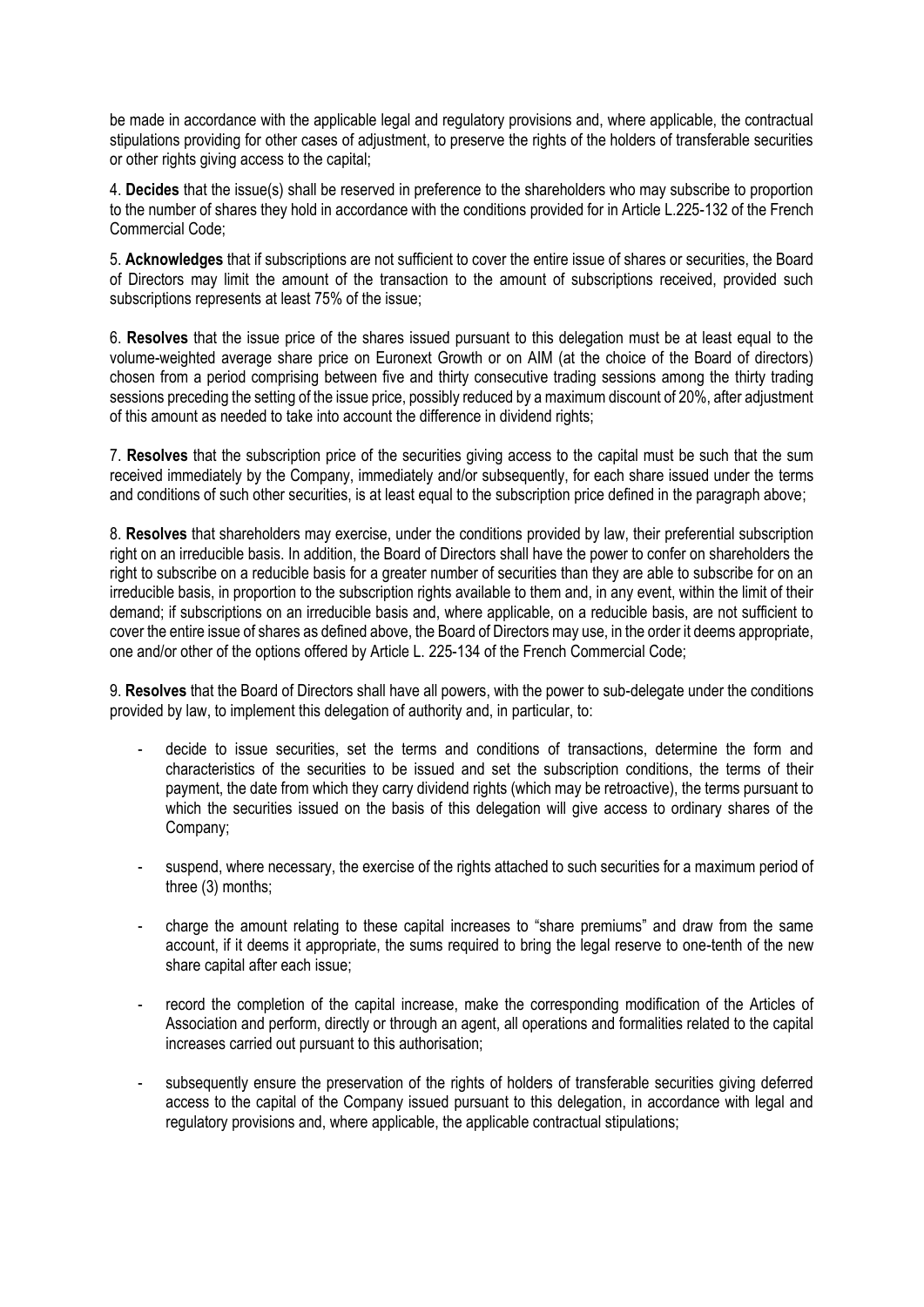- take all measures and perform all the requisite formalities for the admission of the securities thus issued to trading on Euronext Growth Paris and any other market on which the Company's shares may then be listed,
- in addition, the Board of Directors may generally take all necessary measures and conclude all agreements to achieve the successful completion of the prospective issue, complete all formalities required for the admission of the issued shares to trading on Euronext Growth or any other market;

10. **Acknowledges** that, in the event that the Board of Directors uses the delegation of authority conferred on it in this resolution, it will report to the first ordinary General Meeting held after implementation of said delegation of authority, in accordance with the legal and regulatory provisions, on the use made of this delegation;

11. This delegation of authority is granted for a period of 26 months from the date of this Meeting.

12. This delegation supersedes any previous delegation with the same purpose which has not been acted upon before the date of the Meeting and in particular the delegation granted under the terms of the  $22<sup>th</sup>$  resolution adopted by the combined general meeting dated 18 October 2021.

*Eighteenth resolution (Authorisation to the Board of Directors, in the event of a capital increase, with or without shareholders' preferential subscription rights, to increase the number of securities to be issued)*

The General Meeting, ruling under the quorum and majority conditions of extraordinary general meetings, having deliberated on the basis of the Board of Directors' report and the Statutory Auditor's special report, in accordance with the provisions of Article L. 225-135-1 of the French Commercial Code:

1. **Authorises** the Board of Directors, with the power to sub-delegate, to increase the number of securities to be issued for each of the issues with or without preferential subscription rights made pursuant to the 14<sup>h</sup> to 17<sup>th</sup> resolutions of this Meeting, within thirty days of the closing of the subscription within the limit of 15% of the initial issue and at the same price as that set for the initial issue; and

2. **Resolves** that the maximum nominal amount of the capital increases that may be carried out pursuant to this delegation will be deducted from the overall nominal capital increase ceiling set in the 19<sup>th</sup> resolution of this Meeting;

3. The authorisation granted to the Board of Directors pursuant to this resolution is valid for a period of 26 months from the date of this Meeting.

# *Nineteenth resolution (Overall ceiling on delegations of authority)*

The General Meeting, ruling under the quorum and majority conditions of extraordinary general meetings, having deliberated on the basis of the Board of Directors' report and the Statutory Auditor's special report, **resolves** that the total amount of the capital increases that may be carried out immediately and/or in the future by virtue of the 14<sup>th</sup> to 17<sup>th</sup> resolutions of this Meeting, may not exceed a total nominal amount of 1.624.403.70 euros (this amounts taking into account the greenshoe clause exercise), it being specified that this overall amount does not take into account the adjustments that may be made in accordance with the applicable legal and regulatory provisions, and where applicable, the contractual stipulations providing for other cases of adjustment, in order to preserve the rights of holders of transferable securities or other rights giving access to the capital.

*Twentieth resolution (Delegation of authority to the Board of Directors for the purpose of issuing ordinary shares and/or securities giving access to the capital of the Company for the benefit of members of a company savings plan)*

The General Meeting, ruling under the quorum and majority conditions of extraordinary general meetings, having deliberated on the basis of of Board of Directors' report and the Statutory Auditor's special report, within the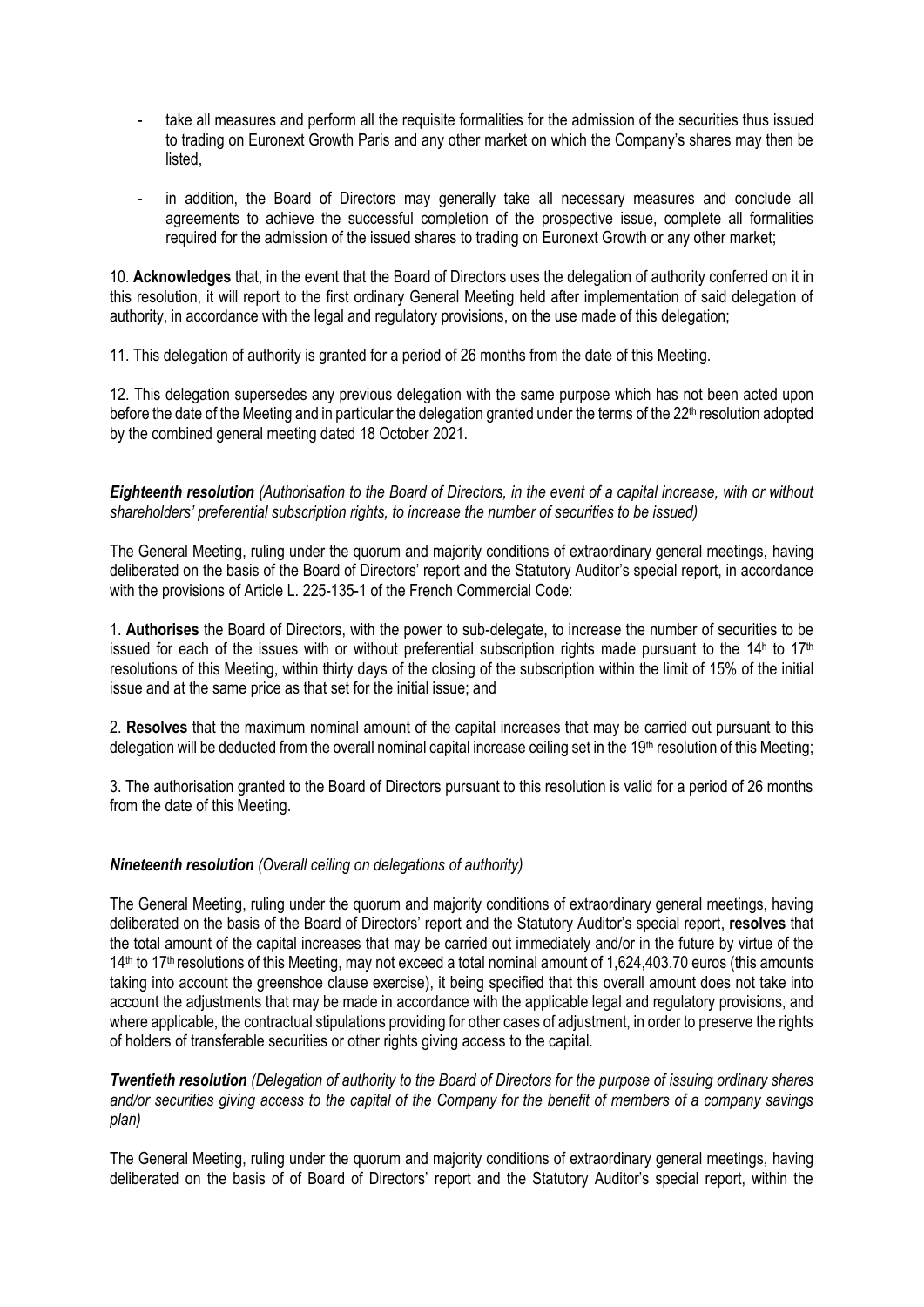framework of the provisions of Articles L. 3332 -18 *et seq*. of the French Labour Code and of Article L. 225-138-1 of the French Commercial Code and in accordance with the provisions of Article L. 225-129-6 of the same Code:

1. **Delegates** to the Board of Directors all powers to increase, on one or more occasions, in the proportions and at the times of its choosing, the share capital of the Company by a maximum nominal amount of 2 600 euros, by issuing shares or other securities giving access to the Company's capital, reserved for members of a savings plan of the Company and of French or foreign companies related to it under the conditions set in Article L. 225-180 of the French Commercial Code and of Article L. 3344-1 of the French Labour Code;

2. **Resolves** that the subscription price for the new shares shall be set by the Board of Directors in accordance with the provisions of Article L.3332-20 of the French Labour Code, it being understood that the subscription price may include a discount, in relation to the value of the share determined by the Board of Directors, of respectively 30% and 40%, depending on whether the shares thus subscribed, directly or indirectly, correspond to assets whose period of unavailability, as set in the relevant company savings plan is less than 10 years or greater than or equal to 10 years;

3. The Board of Directors may also decide to replace all or part of the discount by the free allocation of shares or other securities giving access to the Company's capital, existing or to be issued, it being stipulated that the total benefit resulting from this allocation and, where applicable, the discount mentioned above, may not exceed the total benefit that members of the savings plan would have enjoyed if this difference had been 30% or 40% when the period of unavailability provided for by the plan in application of Articles L.3332-25 *et seq*. of the French Labour Code is greater than or equal to 10 years;

4. **Resolves**, in application of Article L. 3332-21 of the French Labour Code, that the Board of Directors may also decide to allocate, free of charge, shares to be issued or already issued or other securities giving access to the capital of the Company to be issued or already issued, in the form of an employer contribution, provided that their equivalent monetary value, measured at the subscription price, does not have the effect of exceeding the limits provided for in Articles L. 3332-10 *et seq*. of the French Labour Code;

5. **Resolves** to cancel shareholders' preferential subscription rights to the new shares to be issued or other securities giving access to the capital and to the securities to which the securities issued pursuant to this resolution will entitle holders in favour of members of a company savings plan;

6. **Resolves** that the characteristics of the other securities giving access to the capital of the Company will be decided upon by the Board of Directors under the conditions set by regulation;

7. **Resolves** that the Board of Directors shall have full powers, with the power to delegate or sub-delegate, in accordance with legal and regulatory provisions, to implement this resolution and in particular to set the terms and conditions of transactions and set the dates and terms of issues to be performed pursuant to this authorisation, set the opening and closing dates for subscriptions, the dividend dates of the securities issued, the terms for paying up shares and other securities giving access to the Company's capital, grant time limits for the payment of the shares and, where applicable, the other securities giving access to the capital of the Company, request the admission to trading of the securities created wherever it decides, record the completion of the capital increases in the amount of the shares that are effectively subscribed, to carry out, directly or through an agent, all operations and formalities related to capital increases and, on its sole decision, if it deems it appropriate, to charge the costs of the capital increases to the amount of the premiums relating to these increases and deduct from that amount the sums required to take the legal reserve to one-tenth of the new share capital following each increase; and

8. **Acknowledges** that, in the event that the Board of Directors uses the delegation of authority conferred on it in this resolution, it will report to the first ordinary General Meeting held after implementation of said delegation of authority, in accordance with the legal and regulatory provisions, on the use made of this delegation;

9. The delegation thus granted to the Board of Directors is valid for a period of 18 months from the date of this meeting.